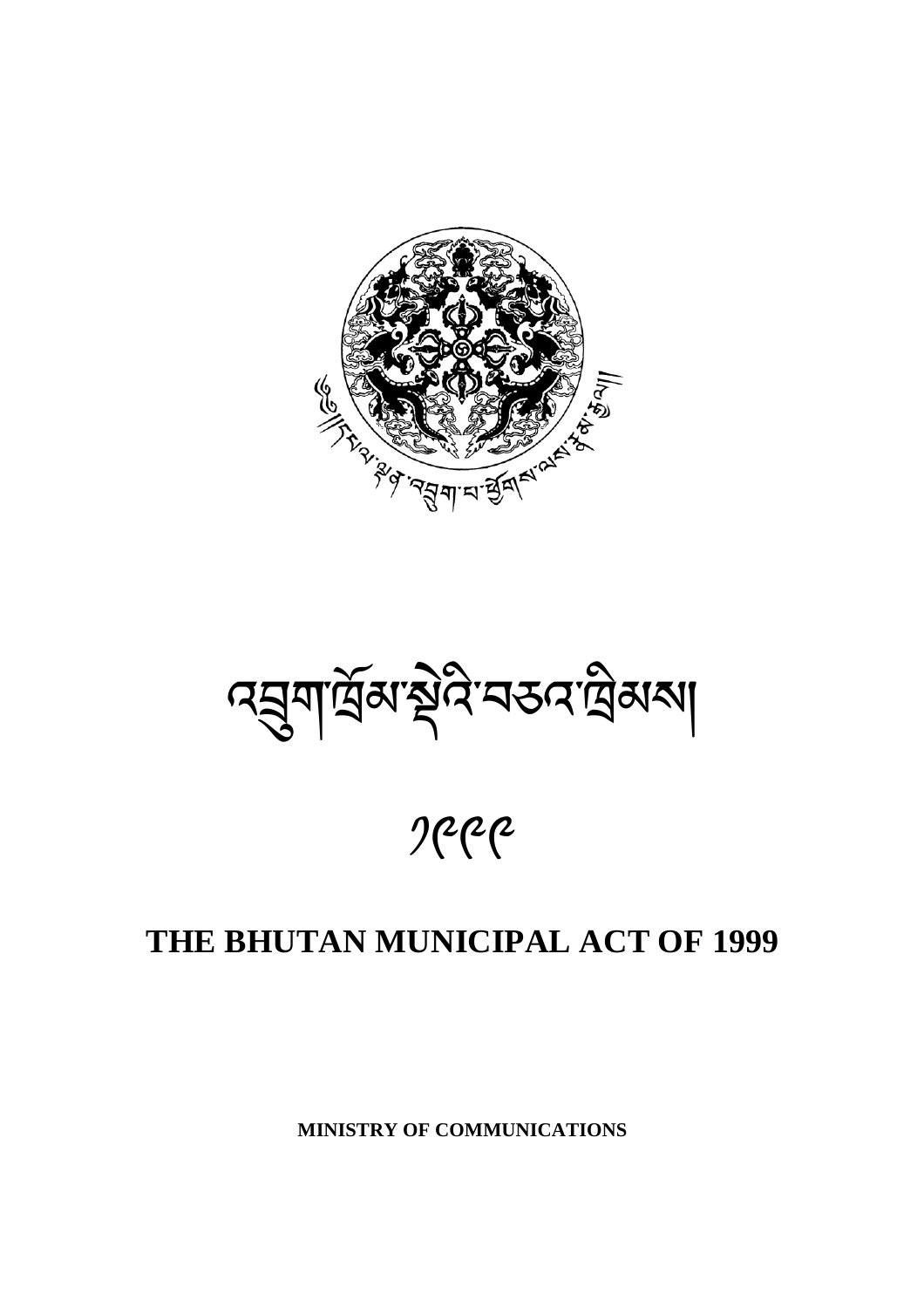# **THE BHUTAN MUNICIPAL ACT OF 1999**

# **TABLE OF CONTENTS**

| PART    | <b>SUBPART</b> | <b>SECTIONS</b>                                                                                                                                                                                                                                                                                                                                                                                                                                        | PAGE NO.                                                |
|---------|----------------|--------------------------------------------------------------------------------------------------------------------------------------------------------------------------------------------------------------------------------------------------------------------------------------------------------------------------------------------------------------------------------------------------------------------------------------------------------|---------------------------------------------------------|
| PART I  |                | Preliminary<br>Title<br><b>Effective Date</b><br>Purpose<br>Definitions<br>Interpretation – Meaning of Expressions                                                                                                                                                                                                                                                                                                                                     |                                                         |
| PART II |                | <b>Constitution and Structure of the Municipal Corporation</b>                                                                                                                                                                                                                                                                                                                                                                                         |                                                         |
|         | Subpart 1      | <b>Creation of the municipal Corporation</b><br>Pre-requisites<br>Charter<br>Dissolution of a Municipal Corporation                                                                                                                                                                                                                                                                                                                                    |                                                         |
|         | Subpart 2      | The Municipal Committee (Throm Gi Tsogpa)<br>General<br>Functions<br>Composition of the Committee                                                                                                                                                                                                                                                                                                                                                      |                                                         |
|         | Subpart 3      | <b>Elections of the Committee Members (Thueme)</b><br><b>Election of Committee Members</b><br>Eligibility Criteria for voters<br><b>Election Procedures</b><br>Appointment of Committee Members<br>Eligibility Criteria for Committee Members<br>Duration of Office<br><b>Termination of Office</b><br><b>Obligations of Committee Members</b><br><b>Remuneration of Committee Members</b><br>Disclosure of Interest<br><b>Extraordinary Vacancies</b> |                                                         |
|         | Subpart 4      | <b>Proceedings of the Committee</b><br>Minutes of a Meeting<br>Notice of Meeting<br>Quorum<br>Voting                                                                                                                                                                                                                                                                                                                                                   |                                                         |
|         | Subpart 5      | Duration of Appointment<br>Duties<br>Termination of Appointment<br>Employees of the Municipal Corporation<br>Transfer of Officers of the Royal Government to the<br><b>Municipal Corporation</b><br><b>Conditions of Transfer</b>                                                                                                                                                                                                                      | The Thrompen and Employees of the Municipal Corporation |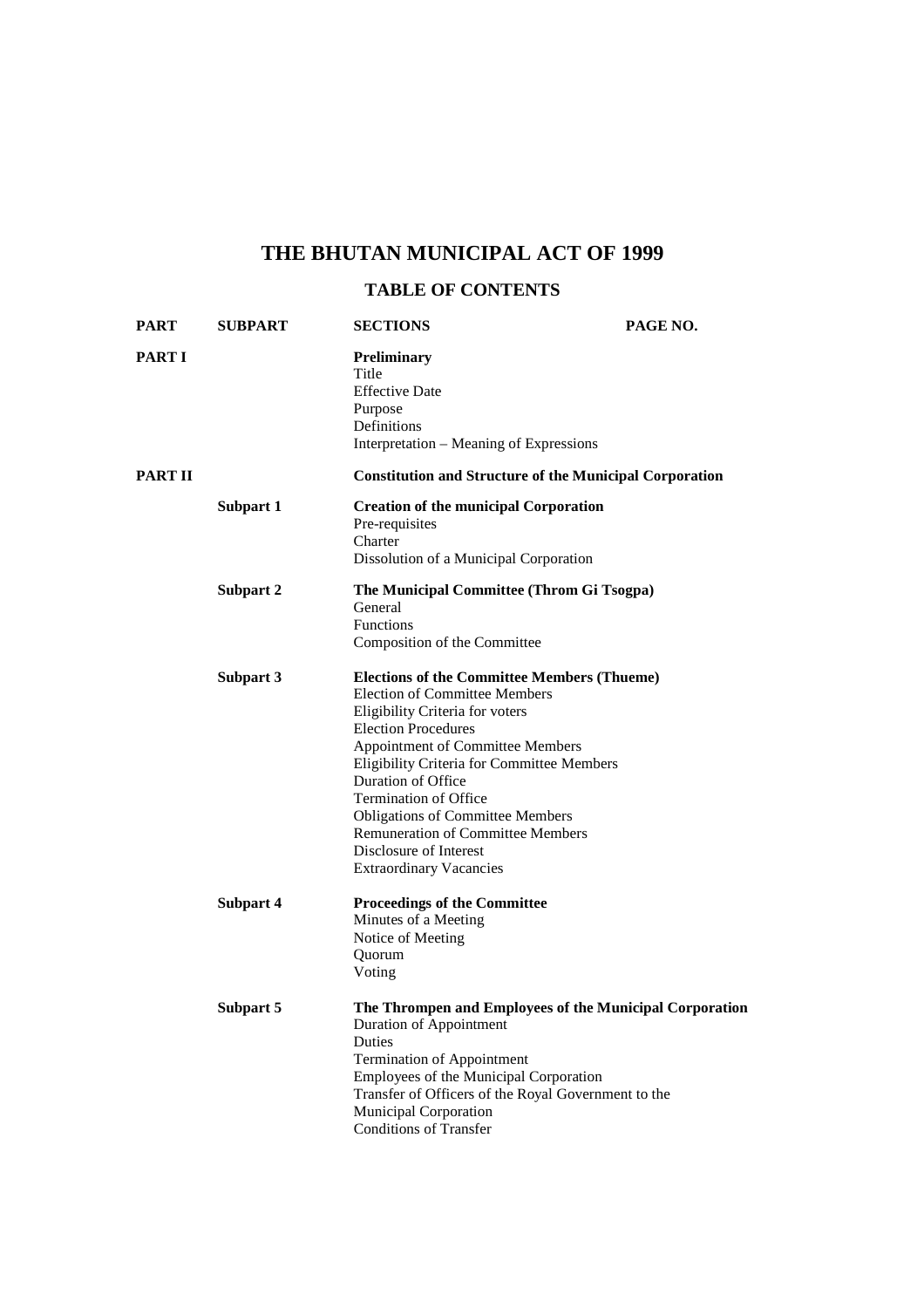| <b>PART III</b> |                        | <b>Functions, Authority and Obligations of the</b><br><b>Municipal Corporation</b>                                                                                                                                         |  |
|-----------------|------------------------|----------------------------------------------------------------------------------------------------------------------------------------------------------------------------------------------------------------------------|--|
|                 | Subpart 1              | <b>Functions of the Municipal Corporation</b><br><b>General Functions</b><br><b>Specific Functions</b>                                                                                                                     |  |
|                 | Subpart 2              | <b>Authority of the Municipal Corporation</b><br>General Authority<br>Specific Authority<br>Common Seal of the Municipal Corporation<br><b>Resolution of Disputes</b><br>National Laws and policies                        |  |
|                 | Subpart 3              | <b>Obligations of the Municipal Corporation</b><br><b>Community Obligations</b><br><b>Financial Obligations</b><br>Obligations to the Royal Government<br>Linkage with the Competent Authority<br>Obligations to employees |  |
| <b>PART IV</b>  |                        | <b>Municipal Boundaries</b><br><b>Municipal Boundaries</b><br>Procedure for changing the Municipal boundaries                                                                                                              |  |
| <b>PART V</b>   |                        | <b>Regulative authority of the Municipal Corporation</b>                                                                                                                                                                   |  |
|                 | <b>Subpart I</b>       | <b>Authority to adopt Local Rules</b><br>Local Rules - General<br>Policy and Procedure for the Existing Rules<br><b>Land Administration Procedures</b><br>Compliance with the Urban Development Plan                       |  |
|                 | Subpart 2<br>Subpart 3 | <b>Enforcement of Rules</b><br><b>Compensation for Acquisition of land</b>                                                                                                                                                 |  |
| <b>PART VI</b>  |                        | <b>Operations of services by the Municipal Corporation</b><br>General<br><b>Contracting of Services</b><br>Discontinuation of Services                                                                                     |  |
| <b>PART VII</b> | Subpart 1              | <b>Finances of the Municipal Corporation</b><br><b>Policy</b><br><b>Financial Authority</b><br>Grants from the Royal Government<br><b>Tax Exemptions</b><br>Shares and dividends                                           |  |
|                 | Subpart 2              | <b>Financial Transaction</b><br>General<br>Definition of assets and liabilities                                                                                                                                            |  |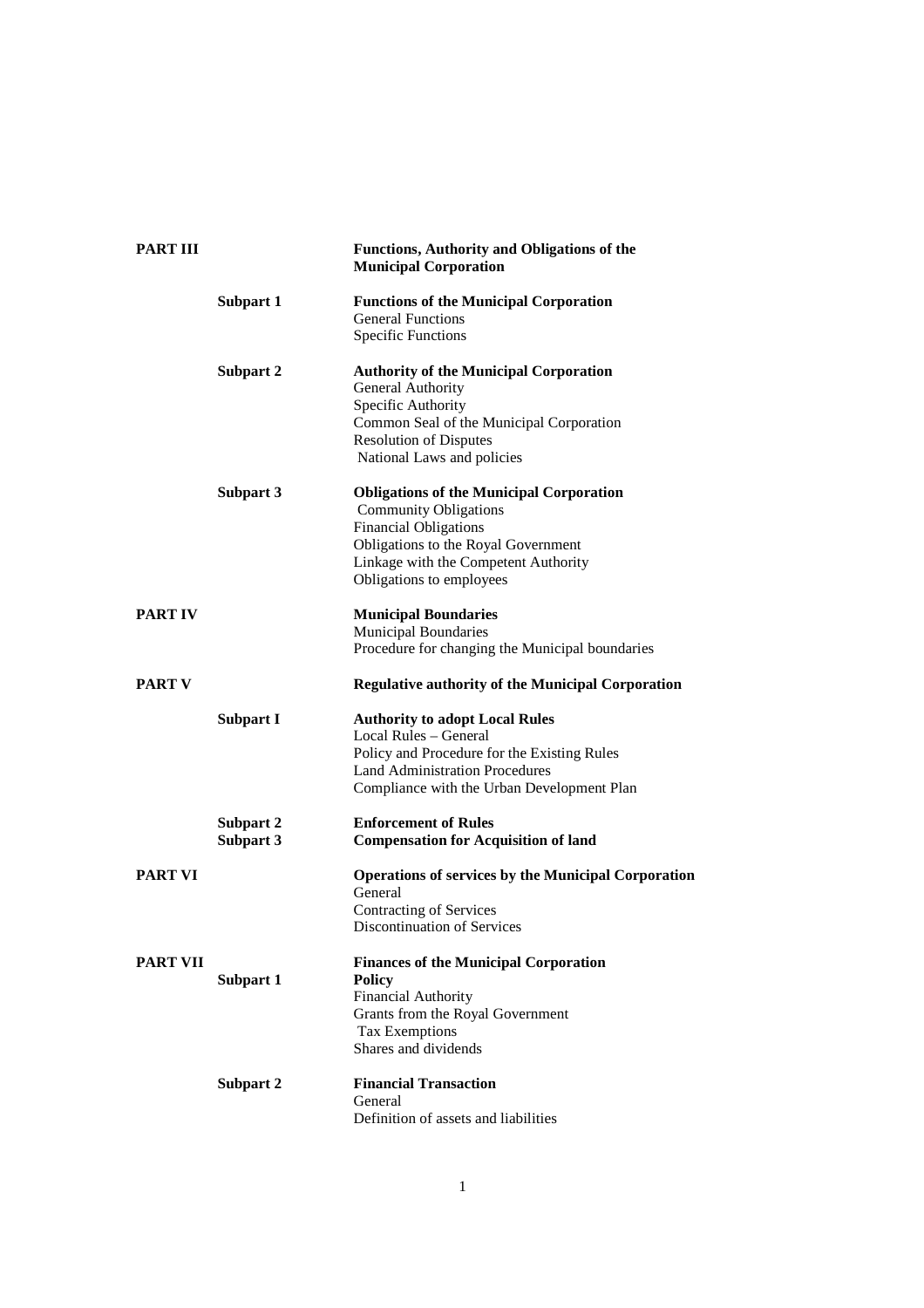|           |                   | <b>Registration of Vehicles</b><br>Contracts and arrangement<br>Provident Fund                                                                             |
|-----------|-------------------|------------------------------------------------------------------------------------------------------------------------------------------------------------|
|           | Subpart 3         | <b>Budget</b>                                                                                                                                              |
|           | Subpart 4         | <b>Revenues of the Municipal Corporation</b><br>General<br><b>Tax Revenue</b><br>Non-Tax Revenue<br><b>Borrowings</b><br><b>Funds for Capital Projects</b> |
|           | Subpart 5         | <b>Expenditure of the Municipal Corporation</b><br>General<br>Authority to Spend<br><b>Expenditure for Meeting Emergency Situations</b><br>Audit           |
|           | Subpart 6         | <b>Miscellaneous</b><br><b>Financial Management Practices</b><br><b>Gratuity Fund</b><br><b>Investment of excess Funds</b><br><b>Annual Report</b>         |
| PART VIII |                   | Duties and Functions of the Competent authority                                                                                                            |
| PART IX   |                   | <b>Amendment and Validity of the Act</b>                                                                                                                   |
|           | <b>Schedule 1</b> | <b>Articles of Incorporation (Charter) of the Thimphu</b><br><b>Municipal Corporation</b>                                                                  |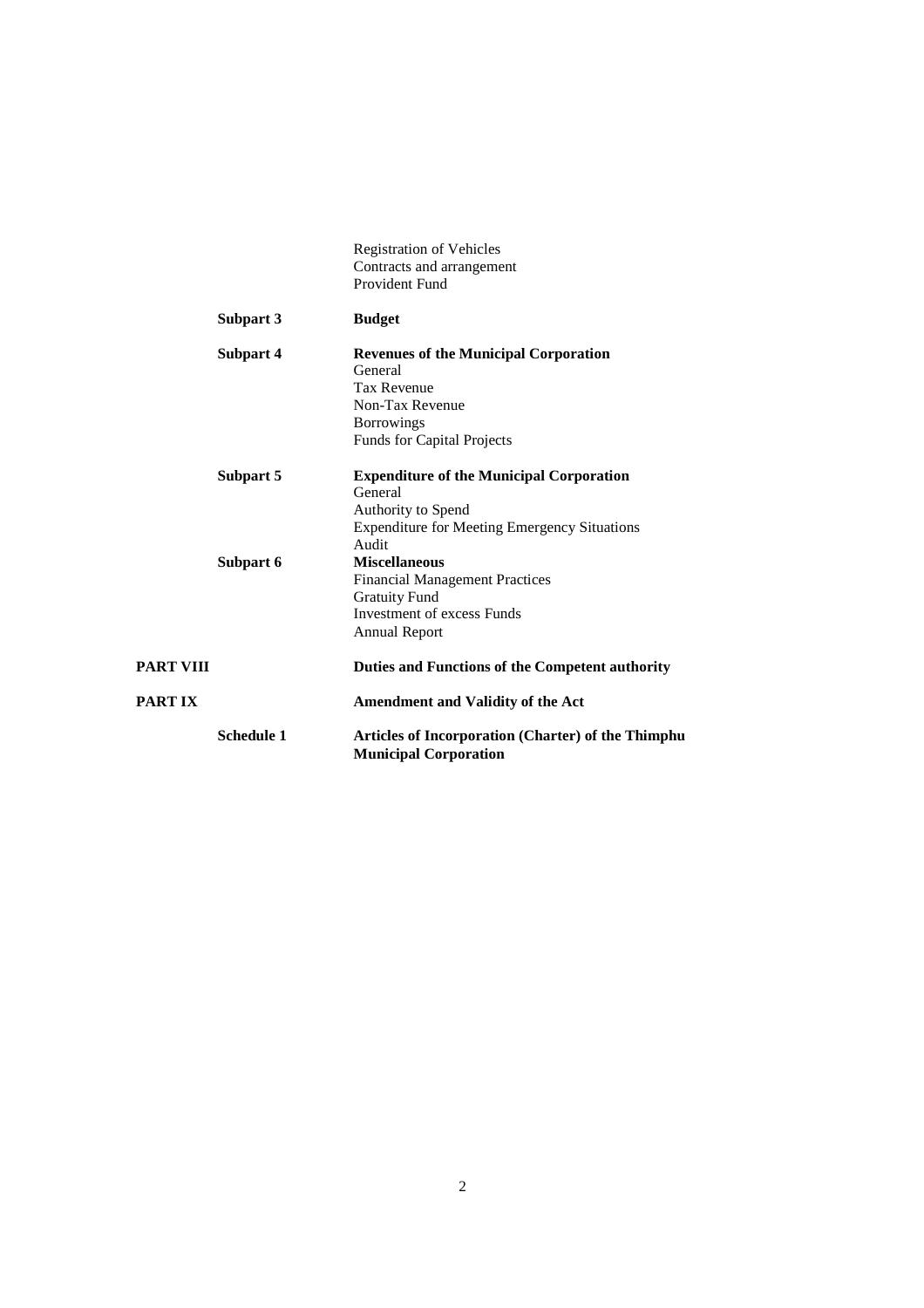# **THEW BHUTAN MUNICIPAL ACT, 1999**

# **PART I**

# **PRELIMINARY**

#### **Title**

1. This Act shall be called the Bhutan municipal act, 1999.

#### **Effective Date**

2. The Act shall come into force with effect from 28 July 1999, corresponding to the Bhutanese  $15<sup>th</sup>$  day of the  $6<sup>th</sup>$  month of Earth female Hare year.

#### **Purpose**

3. The purpose of this act is to enable the establishment of Municipal corporations as legal entities with perpetual succession, and to confer on them such powers as required to forge partnerships between the Municipal Corporation, the residents, business and industry of the Municipality foe effective development and governance of the Kingdom's urban communities.

#### **Definitions**

4. In this act, unless the context otherwise requires:

"Building or structure" means any physical erection on, above or below the land, including display signs and advertising boards.

"Committee" means a body that may be constituted in accordance with the provisions laid down in subpart 2, Part II of this Act.

"Competent Authority" means the authority that shall be specifically designed by the Royal Government for purpose of this Act.

"Development" means any change to the use of land, the construction of any building or structure, or the alteration to any building or structure.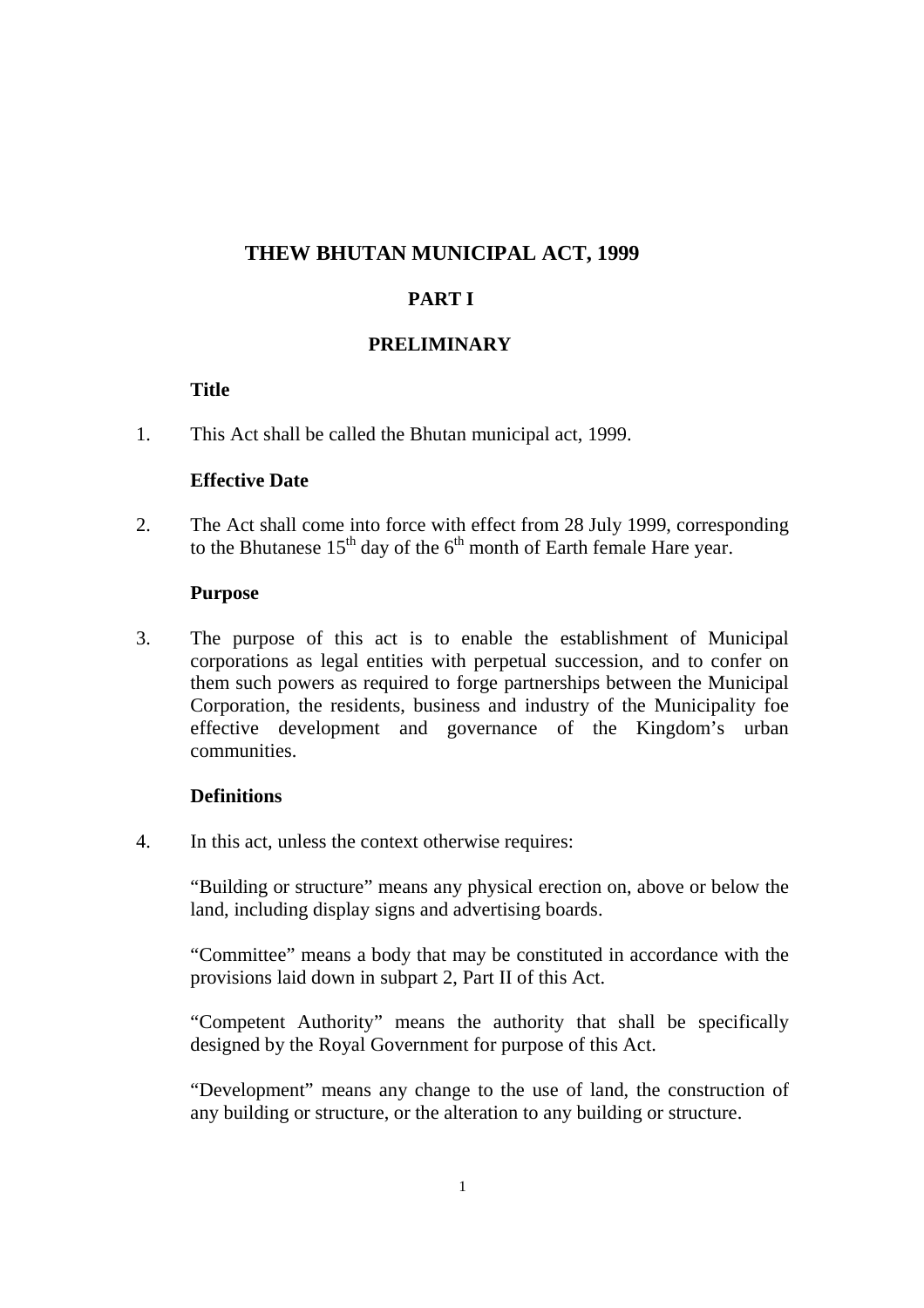"Geographical Area" means an area within the Municipality demarcated either by natural or man-made boundaries, designated for the purpose of administration.

"Government Purpose" means a purpose as may be defined from time to time, by the Royal Government. Regarding this Act, Government purpose will include setting up of projects such as, hospitals, industries and any other similar public utilities.

"Incorporation" means, formal approval to the charter of the Municipal Corporation by the Royal Government.

"Land Acquisition" means acquisition of any land or property within the municipal boundaries in accordance with the procedures established by the Royal government.

"Land" means the soil including building or other structures erected on the land, and all vegetation, but in accordance with THRIMSHUNG-CHHENPO does not include any minerals.

"Municipal Corporation" means a corporation incorporated under this act to implement the provisions of the act for the benefit of the residents of a community classified as a Municipality by the Royal government.

"Municipality" means area over which a Municipal Corporation has jurisdiction.

"Person" means any individual, partnership, company, government agency or other association of persons, which is recognized as a separate legal entity.

"Regulation" means subordinate by-laws adopted or enacted by the competent authority in accordance with the provision of an Act.

"Residents" mean Bhutanese citizens residing in the Municipality.

"Royal Government" means the Royal government of Bhutan as a whole or, depending on the context, a particular ministry, division, or any other agency of the government.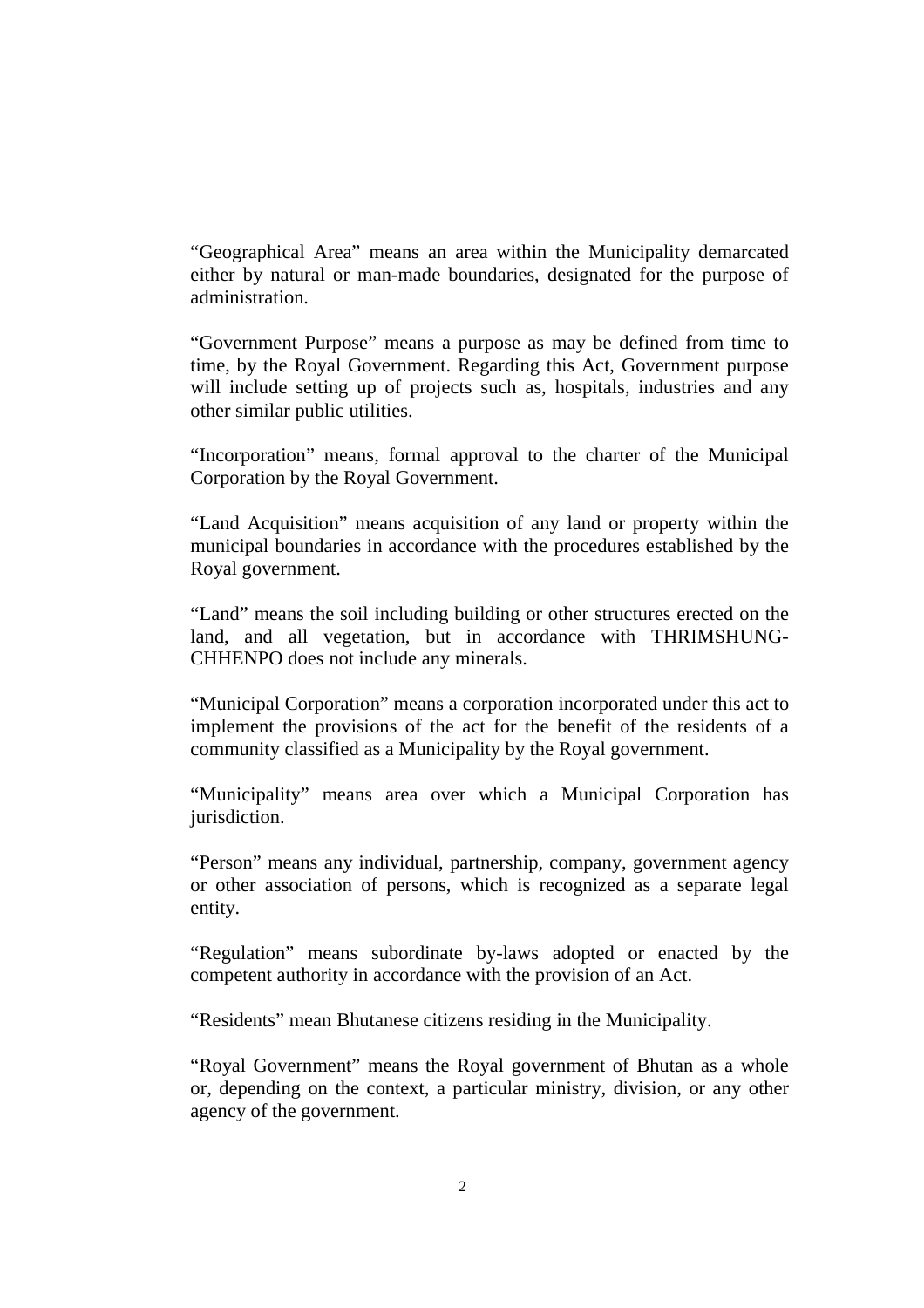"Rules" means subordinate by-laws adopted by the Municipal Corporation in accordance with the provision of this Act.

"Thrompen" means the executive head of the Municipal Corporation.

"Urban Development Plan" means a strategic document outlining the existing and future development within a Municipality.

"Vesting date" means the date on which property, rights and liabilities of the Competent authority are transferred to and vested in a Municipal corporation.

#### **Interpretation – Meaning of Expressions**

5. Importing of masculine gender shall include the feminine gender; in the singular shall include plural and vice versa.

# **PART II**

#### **CONSTITUTION AND STRUCTURE OF THE MUNICIPAL CORPORATION**

#### **SUBPART I : CREATION OF THE MUNICIPAL CORPORATION**

#### **Purpose of Creation**

6. The Royal government shall, under this act, create a Municipal Corporation, in accordance with an urban classification as determined from time to time provided the corporation will be able to effectively and equitably provide services, and promote the general well-being of the residents of the Municipality.

#### **Charter**

7. In pursuance of Section 6 of this Act, the competent Authority may recommend to the Cabinet to grant a charter stating the name, purpose, organization and other particulars of the Corporation. Granting of the charter as provided for in Schedule I of the Act shall constitute incorporation of the Municipality as the body corporate.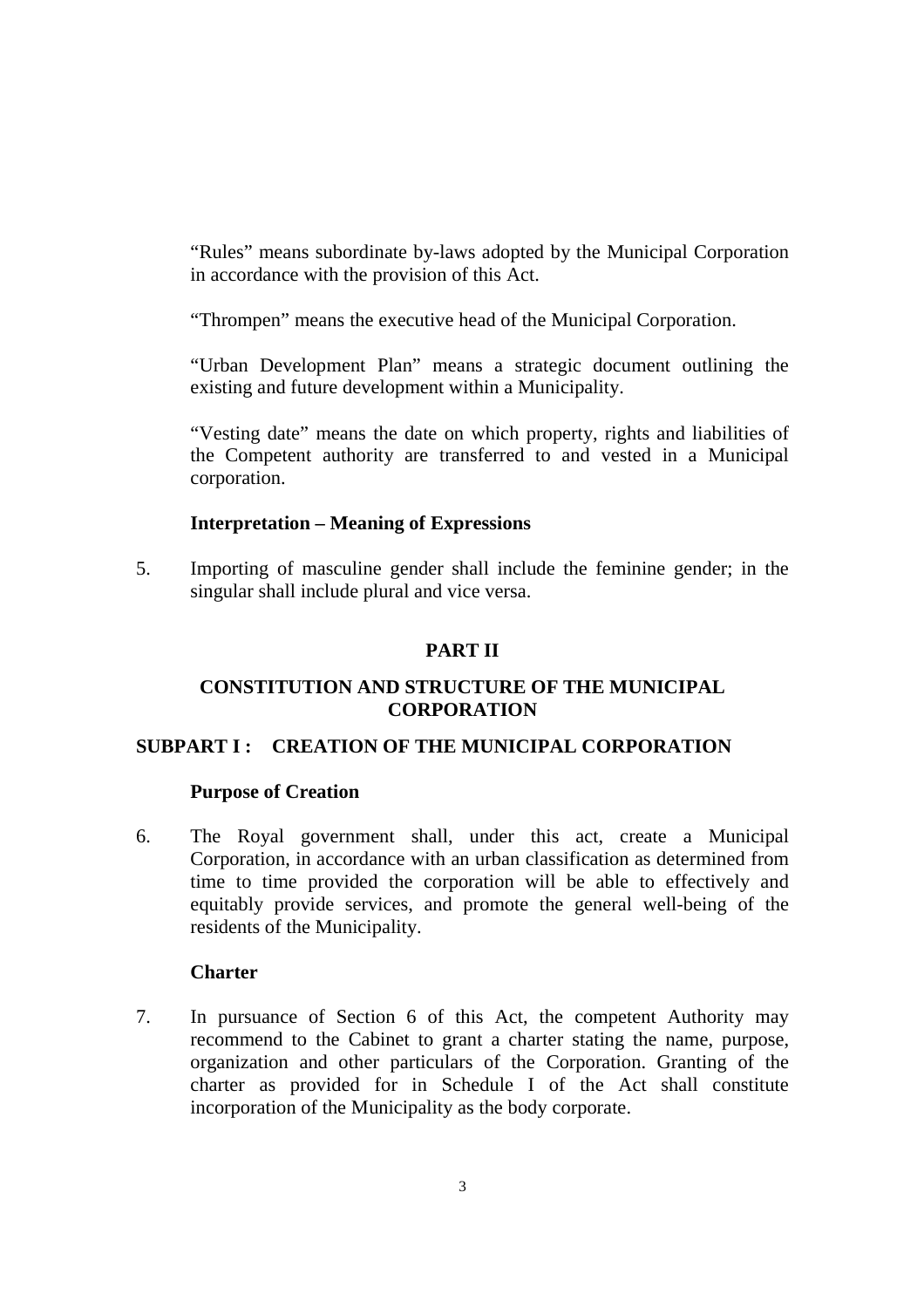# **Dissolution of the Municipal Corporation**

**8.** The Municipal Corporation may be dissolved by the Royal Government. Upon such dissolution, a competent Authority shall appointed to directly manage the affairs of the Municipal corporation**.** 

# **SUB PART 2 : THE MUNICIPAL COMMITTEE (THRO GI TSOGPA).**

# **General**

9. The committee shall be the highest decision making body of the Municipal Corporation.

# **Functions**

- 10. A committee, constituted under this act, shall have the following functions:
	- i. to formulate policies and development priorities in respect of the functions of the Municipal Corporation.
	- ii. to adopt rules to enable the Municipal Corporation to carry out its function;
	- iii. to establish procedures and guide lines for the Municipal Corporation that are consistent with the laws and policies of the Royal government to operate efficiently and equitably;
	- iv. to review and approve the annual budget, related proposals of the Municipal Corporation;
	- v. any other functions that the Competent Authority or the Royal government may assign to the committee;
	- vi. to promote traditional architecture.

# **Composition of the Committee**

- 11. The committee shall consist of:
	- i. the chairperson who is appointed by the government;
	- ii. the Thrompen; and
	- iii. not more than nine other Committee members who are elected or appointed in accordance with this Act. This shall be decided in the Corporation charter.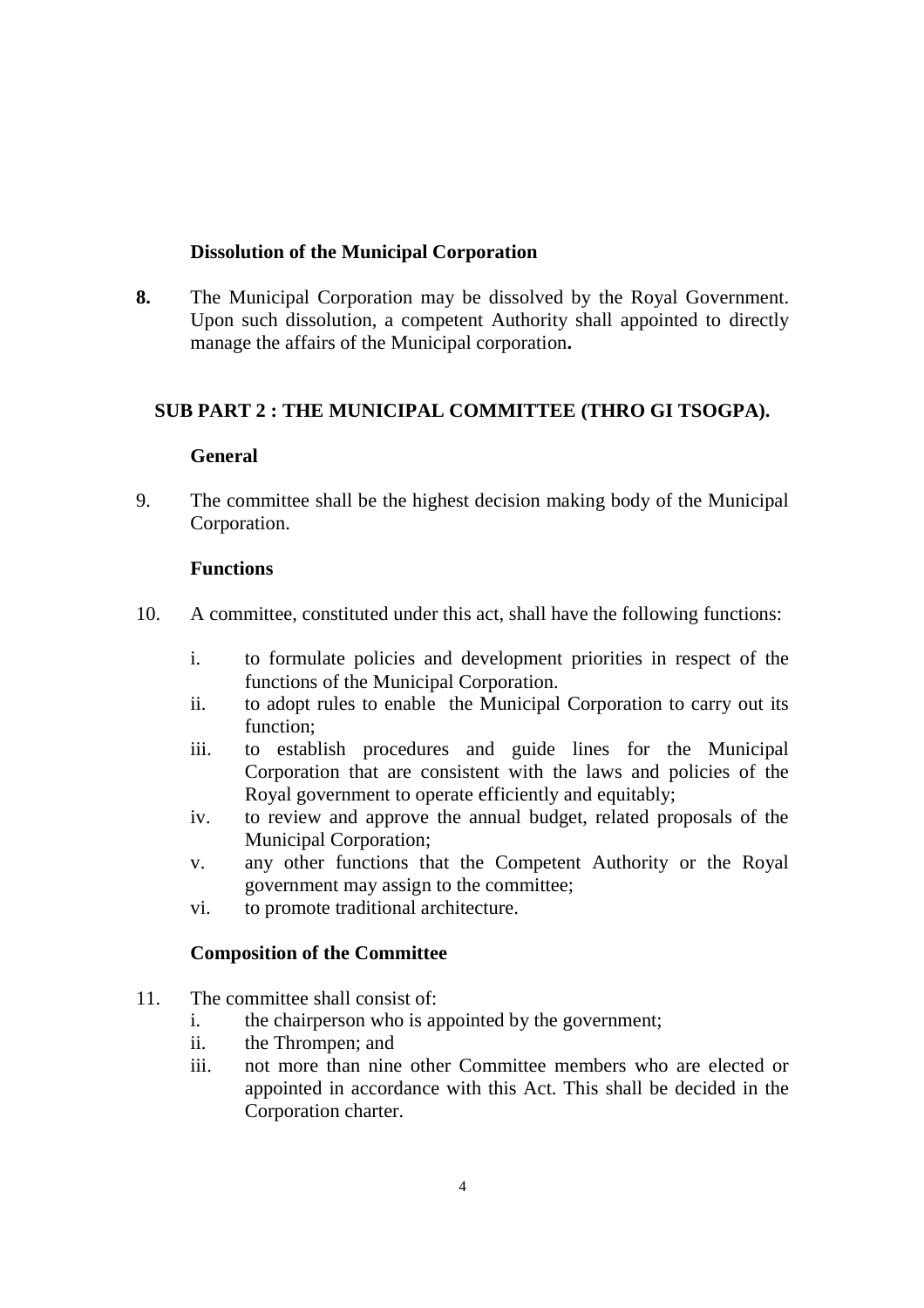# **SUBPART 3: ELECTION AND APPOINTMENT OF THE COMMITTEE MEMBERS (THUEME)**

12. The Municipality may be divided into geographical areas depending on the size of the Municipality, for election or appointment purposes.

#### **Election of Committee Members**

- 13. Where the Regulations established by the Competent authority allow for all or some of the Committee Members to be elected, the following shall apply:
	- i. The Thrompen shall be responsible to conduct the election.
	- ii. The Thrompen shall set the date of the election not less than six weeks prior to the date chosen.
	- iii. The Thrompen shall immediately after the setting of the election date notify the residents of the Municipality of the forthcoming election and call for nominations of candidates.
	- iv. The Thrompen shall advise the residents on the number of Members to be elected to represent each geographical area.

#### **Eligibility Criteria for voters**

- 14. Person entitled to vote shall be Bhutanese citizen:
	- a. who are registered in the census records of the Municipal and;
	- b. who have been residents of the Municipality for not less than 5 consecutive years at the date of the election.

#### **Election Procedures**

- 15. Election shall be held for each geographical area.
- 16. Election shall be by consensus.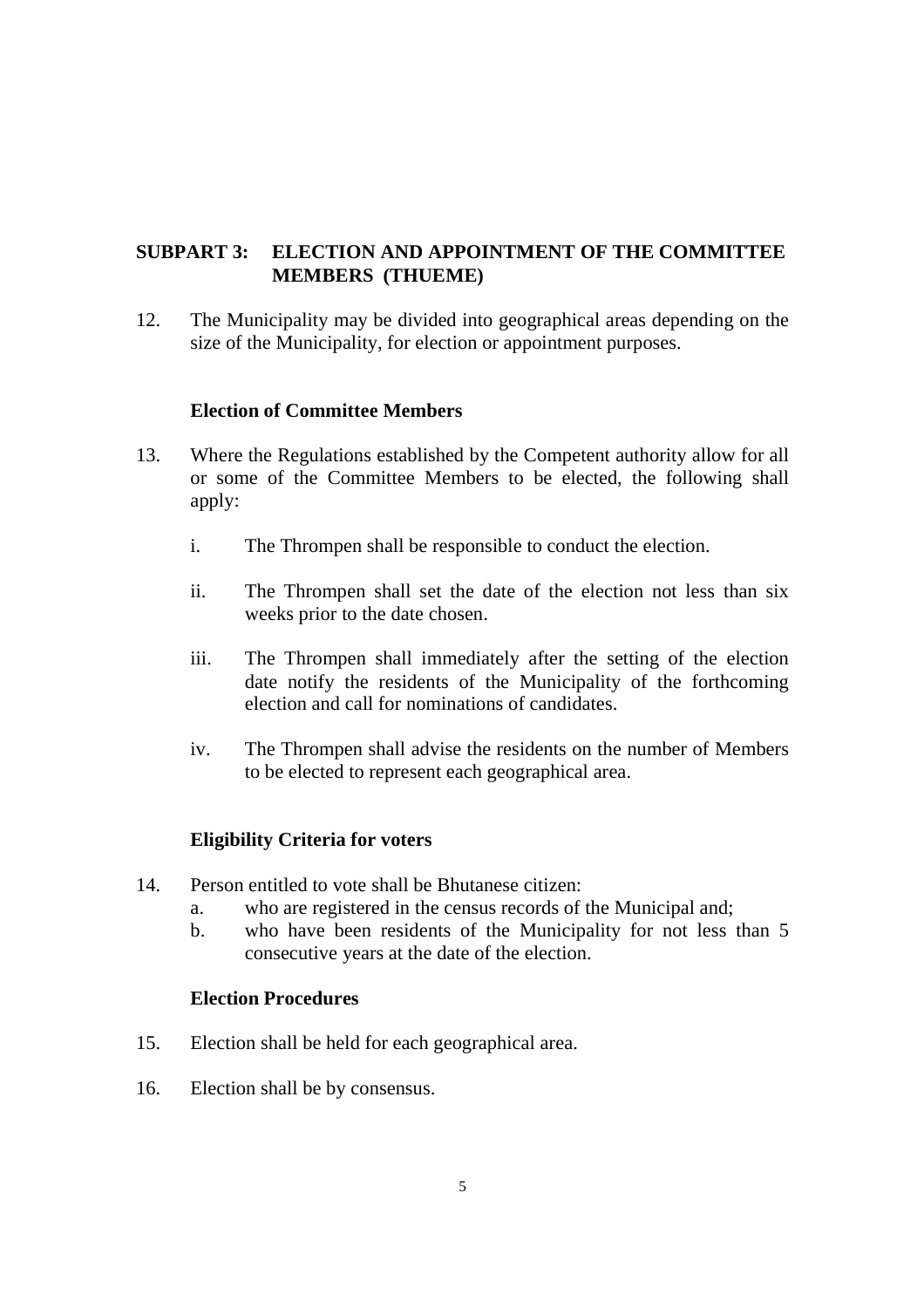- 17. In the event that a consensus is not reached a secret ballot is to be held.
	- a The candidate with the largest number of votes in his favour shall be the first Committee Member elected; the candidate with the second number of votes in his favour shall be the second Committee Member elected; and so on until the required number of Committee Members is elected.
	- b. In the event two or more candidate receives the same number of votes, the committee Member shall be determined by drawing of lots.
	- c. At the conclusion of the voting process, the Thrompen shall declare the results of the voting and the names of the Committee Members elected.

# **Appointment of Committee Members**

18 Where the regulations to this Act require all or some of the Committee Members to be appointed, they shall be appointed by the competent Authority.

# **Eligibility Criteria for Committee Members**

- 19 Persons eligible to be elected as Committee Members shall be:
	- i. Citizens of the Kingdom of Bhutan;
	- ii. At least 25 years of age;
	- iii. Persons of sound mind;
	- iv. Residents of the Municipality for not less than 5 consecutive years;
	- v. Person with established business house in the Municipality;
	- vi. Literate and able to articulate adequately the views of the residents that he represents and the Municipality's proposal and actions to them;
	- vii. Persons who have not been convicted of a criminal offenses;
	- viii. Person who are willing and able to devote sufficient time to the office of the Committee;
	- ix. Persons who have not been bankrupt within the past five years;
	- x. Person having respect for the nation's law and the Pelden Dukpa's Driglam Choesum.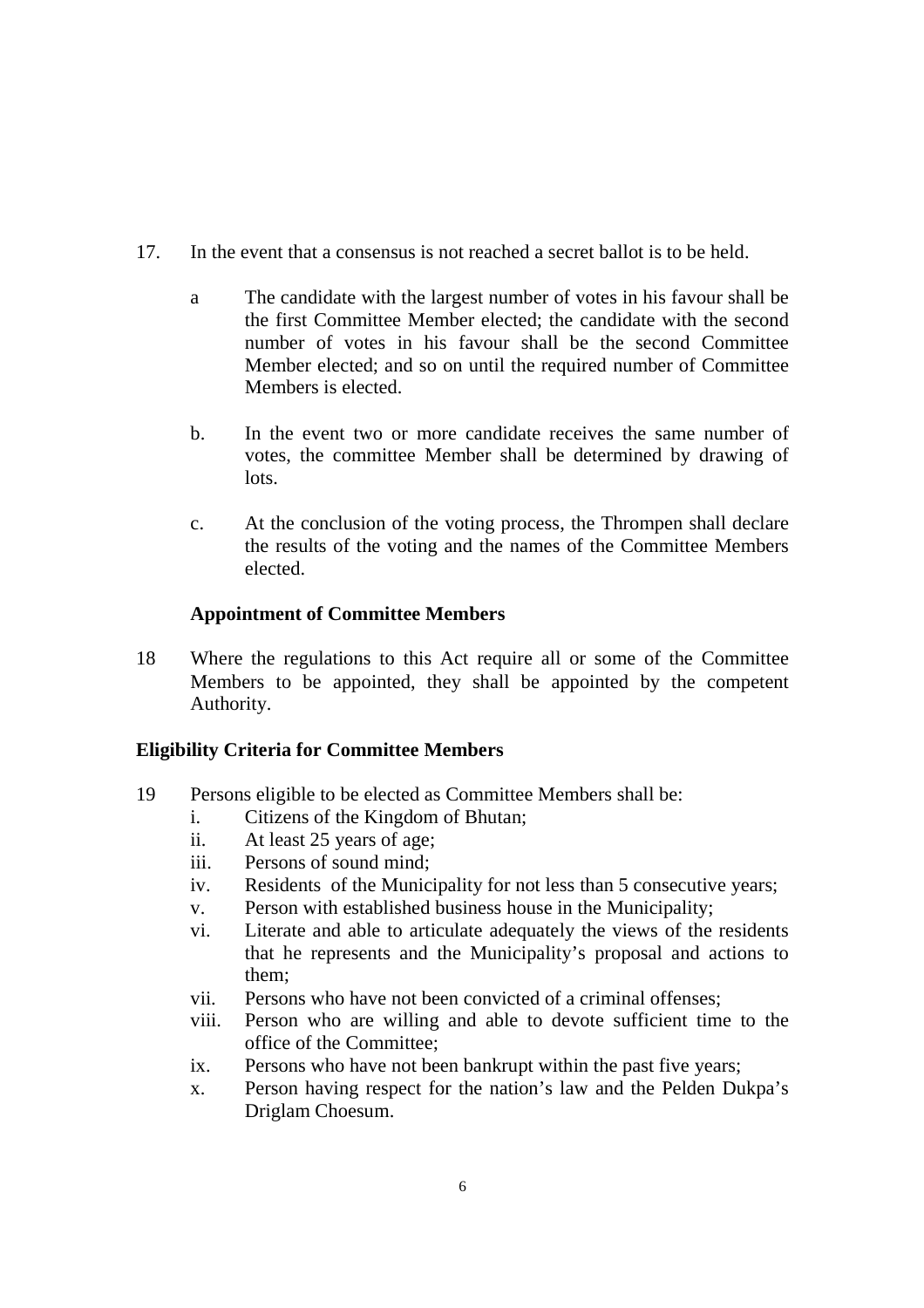# **Duration of Office**

20 Except as provided for in Section 30, all Committee Members shall be elected or appointed for a period of three years, and shall be eligible for reappointment.

#### **Declaration of Office**

- 21 A person elected or appointed to be a Committee Members is not entitled to act as a Committee Member unless he or she has made the following declaration: "I,……….declare that I will undertake the duties of the office of Committee Member in the best interests of the people in the Municipality of ..... and faithfully and impartially carry out the functions, powers, authorities and discretion vested in me under this or other Act to the best of my skill and judgement".
- 22 The declaration must be:
	- i. made before the Chairman; and
	- ii. recorded in the minutes of the Corporation meeting; and
	- iii. dated and signed before the chairman.

# **Termination of Office**

- 23 Committee Member may have his office as a Member terminated by the competent authority at the request of the committee on the following grounds:
	- i. The Committee member is absent from meetings of the Corporation on more than three consecutive occasions without acceptable reason;
	- ii. The Member engages in behaviour likely to bring the Corporation in to disrepute;
	- iii. The Member is incapable of discharging his duties;
	- iv. The Member contravenes any of the terms of his appointment or the provision of this Act;
	- v. The Member submits a resignation letter to the Chairman.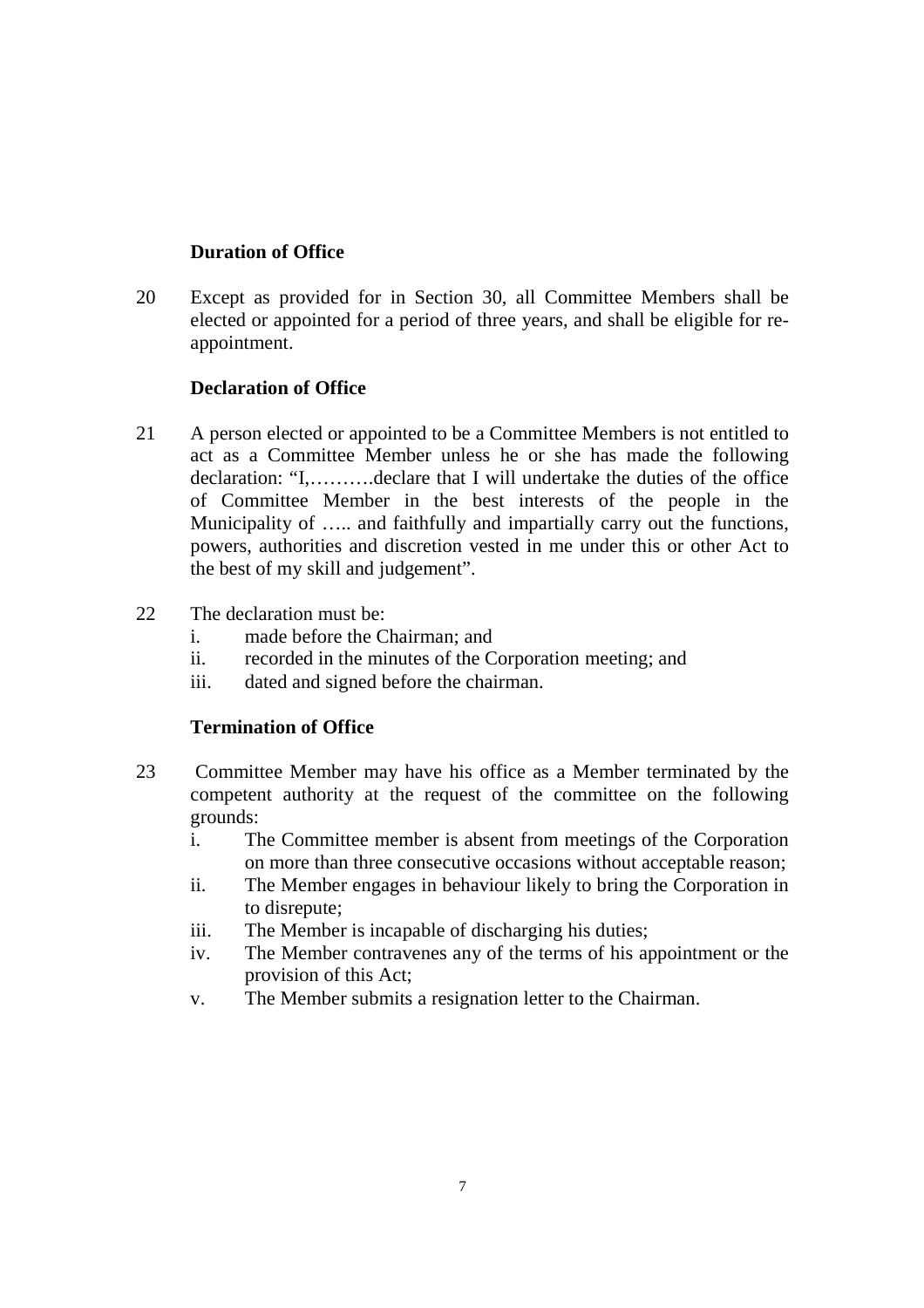# **Obligations of Committee Members**

- 24. The Member shall:
	- i. act honestly with due skills and care in the interest of the Corporarion at all times;
	- ii Not make improper use of their position or the information acquired in their capacities.

# **Remuneration of committee Members**

25. The Members shall be paid a sitting fee for each meeting attended, as determined by the Competent Authority but shall not receive any additional remuneration or salary for carrying out their duties as Members.

#### **Disclosure of interest**

- 26. In a Member has a direct personal interest in a matter to be considered by the corporation, the member shall disclose the nature of the interest prior to the meetings of the Committee.
- 27. A disclosure under Section 26 shall be recorded in the minutes of the meeting and unless the Corporation determines otherwise, the members shall not:
	- i. be present during any deliberation of the Committee in relation to the matter; or
	- ii. take part in any decision of the Committee in relation to the matter.
- 28. Section 26 does not apply to matters relating to the supply of goods or services by the Member if the same goods or services are available at the same terms and conditions to the members of public.

#### **Extraordinary Vacancies**

- 29. If the office of a Member becomes vacant because of the provision of section 23, or because of the death of a member an extraordinary vacancy is created.
- 30. The Competent authority shall appoint a member to fill the existing vacancy.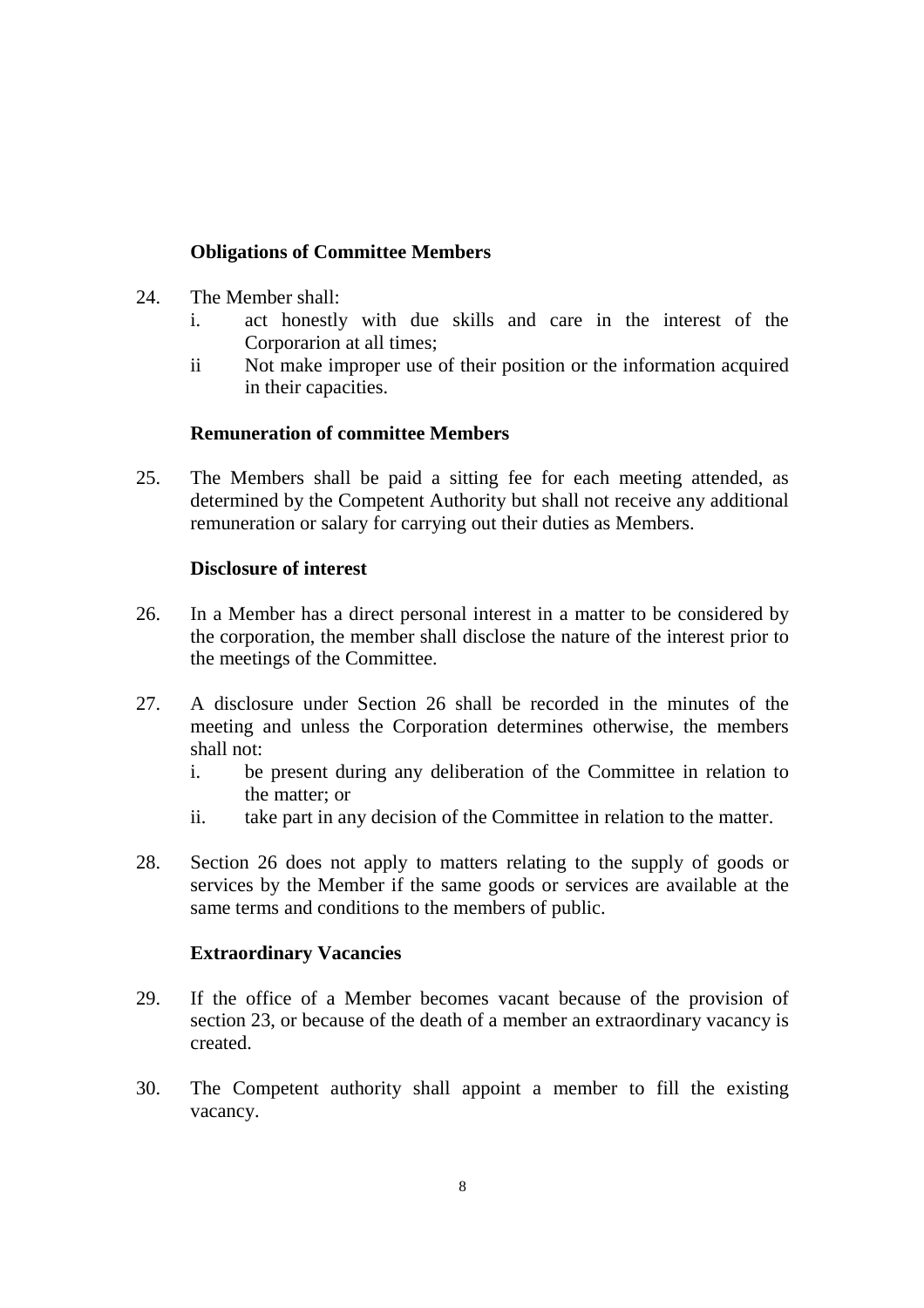31. A Member so appointed to fill an extraordinary vacancy shall hold office only until the next election.

# **SUBPART 4: PROCEEDINGS OF THE COMMITTEE**

- 32. All meetings of the Committee shall be chaired by the chairperson. In the absence of the Chairperson, an acting Chairperson shall be appointed by the Chairperson, and if that is not possible, the committee shall elect an Acting Chairperson for the meetings.
- 33. The committee shall hold at least two meetings in three months.
- 34. The initial meeting of the Committee shall be convened by the Chairperson, as son as practicable after the election of the members.
- 35. Subsequent meetings shall be on a schedule agreed by the Committee at its first meeting subject to the rights of the chairperson to convene extraordinary meetings if sufficient reasons exist.
- 36. If deemed beneficial for the development and governance of the Municipality the Committee may invite any Municipal corporation staff member or official of the Royal Government to participate in its meetings in an advisory capacity.

#### **Minutes of a Meeting**

- 37. The following procedures shall apply for each meeting:
	- i. Minutes of each meeting shall be recorded;
	- ii. Minutes shall be submitted to the next meetings for confirmation;
	- iii. If the minutes are confirmed the Chairperson at the meeting shall sign the minutes and certify that have been confirmed.

#### **Notice of Meeting**

38. The Members should be notified one week in advance of the meeting with an agenda.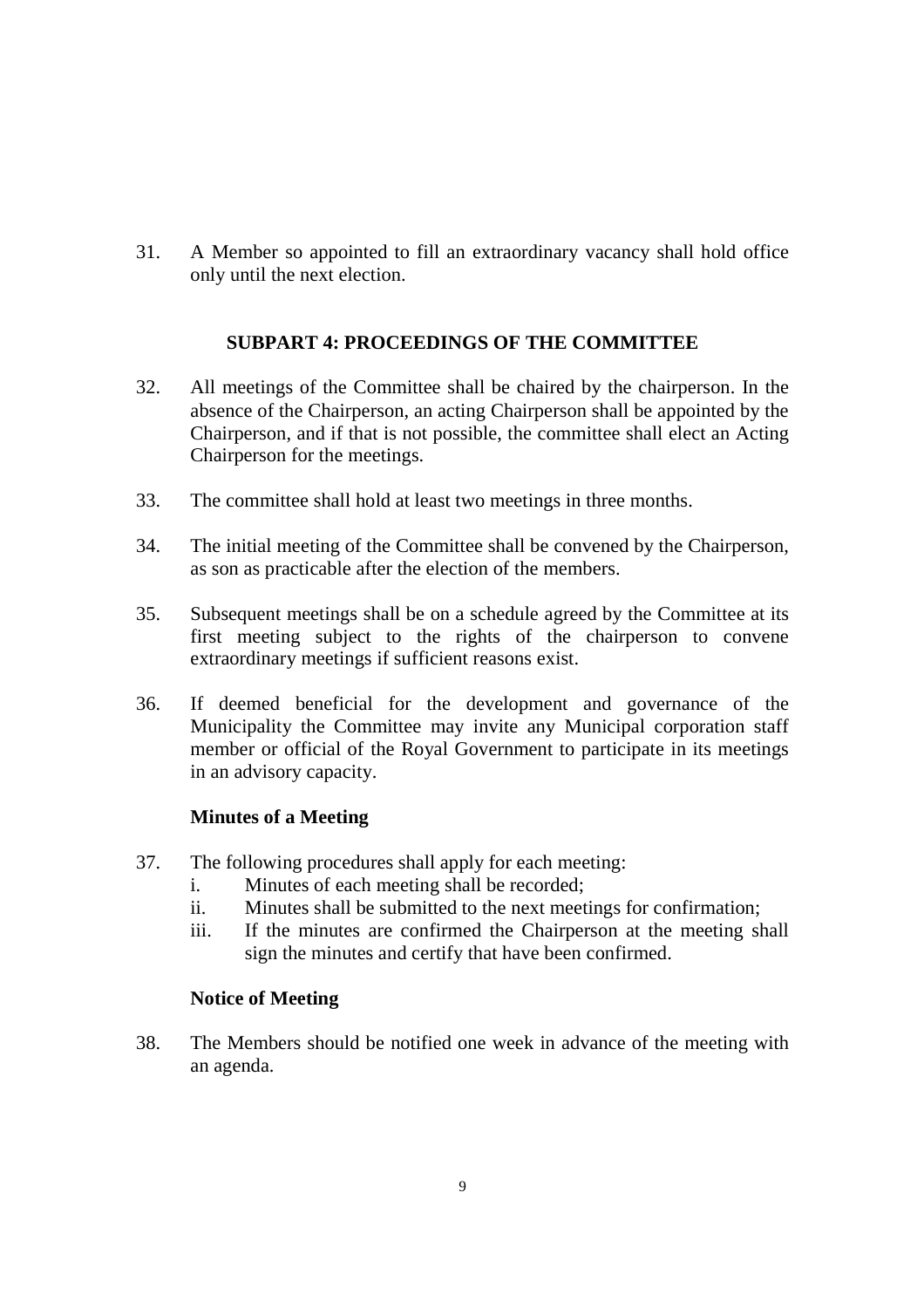# **Quorum**

39. At least 2/3 of the members shall comprise a quorum.

#### **Voting**

40. Each Member present at the meeting shall have one vote and decisions shall be taken on a simple majority of votes. In the event of an equality of votes the chairperson shall exercise a casting vote.

# **SUBPART 5: THE THROMPEN AND THE EMPLOYEES OF THE MUNICIPAL CORPORATION**

#### **Duration of appointment.**

41. The duration of the appointment of the Thrompen shall be at the discretion of the Royal government.

#### **Duties**

42. The Thrompen shall be the executive head of the Municipal Corporation.

The duties of the Thormpen shall include, but not be limited to, the following:

- i. Manage the affairs of the corporation under the direction of the Committee;
- ii. Supervise the day-to-day operations and administration of the Municipal Corporation;
- iii. Ensure the proper and adequate implementation of Corporation's rules and regulations;
- iv. Prepare annual budget, and ensure compliance of the approved budgets;
- v. Appoint, in accordance with the policies and procedures of the corporation, staff members for the Municipal corporation, and be responsible for their dismissal or severance as the case may be;
- vi. Serve as the member-secretary of the Committee;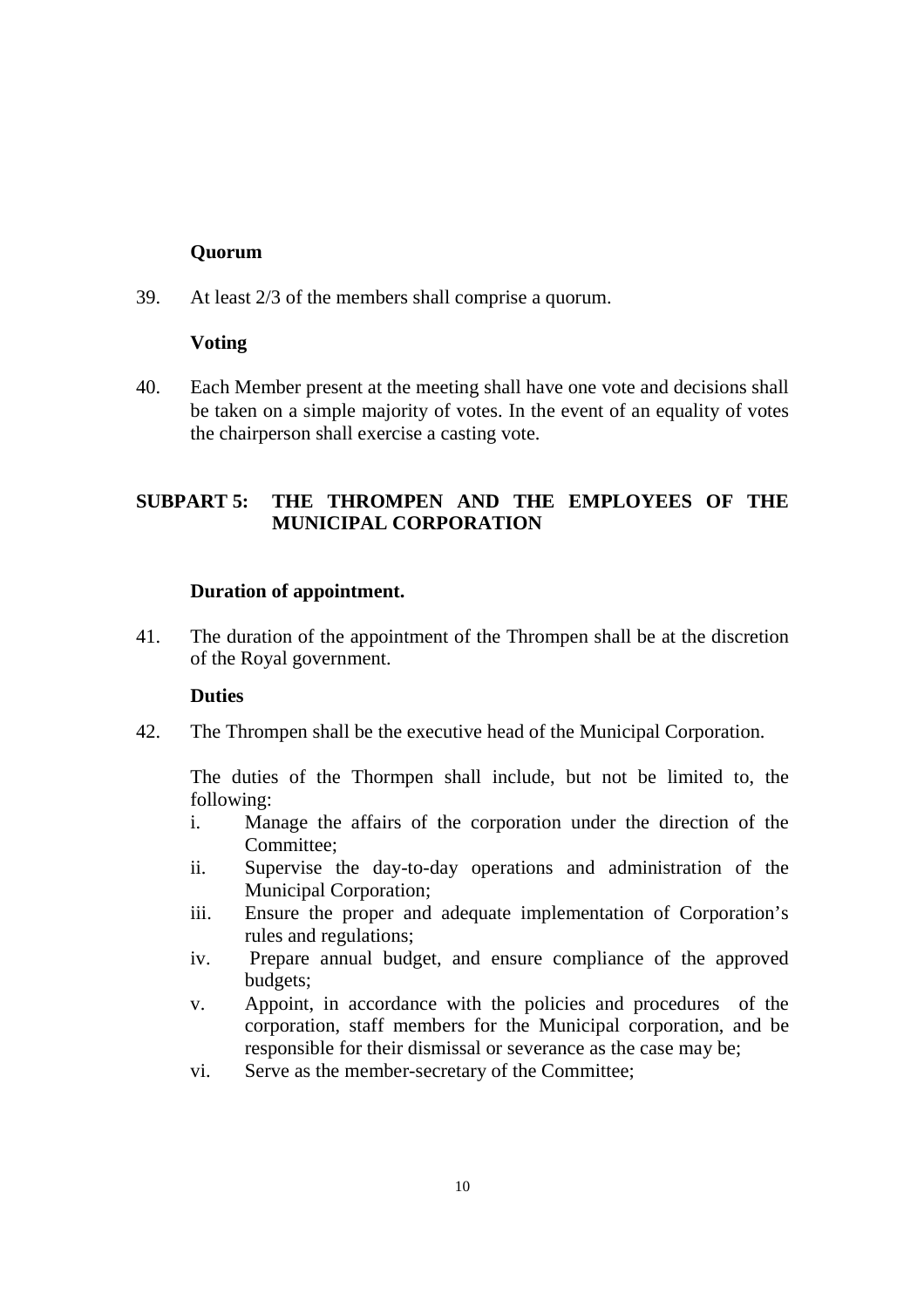- vii. Interact with the Competent Authority and other organs of the Royal government on matters concerning the development and overall governance of the Municipal corporation; and
- viii. Perform such other duties as the Royal Government may determine from time to time;
- ix. Act on behalf of the Corporation and in its name.

#### **Termination of Appointment**

43. The Competent Authority or the Committee may recommend to the Government, the termination/transfer of the Thrompen from the Corporation if, any of the circumstances of section 23 apply to him or her.

#### **Employees of the Municipal Corporation**

- 44. A Municipal Corporation may lay down such persons as considered necessary for the performance of its functions.
- 45. The Municipal Corporation may lay down rules and guidelines related to the conditions of employment, privileges, rights and responsibilities of the employees, training and opportunities for promotion, retirement benefits and other matters.

# **Transfer of civil servants by the Royal government to the Municipal Corporation**

46. The royal government may transfer or depute civil servants to serve in a Municipal Corporation in accordance with the existing guidelines of the Royal Government.

#### **Conditions of transfer**

- 47. Unless civil servants who are transferred as employees of the Corporation are required to remain in the civil Service, they shall have the following rights and obligations:
	- i. They shall resign from the civil Service on the day of the transfer;
	- ii. They shall be paid by the Government their separation gratuity and other entitlements;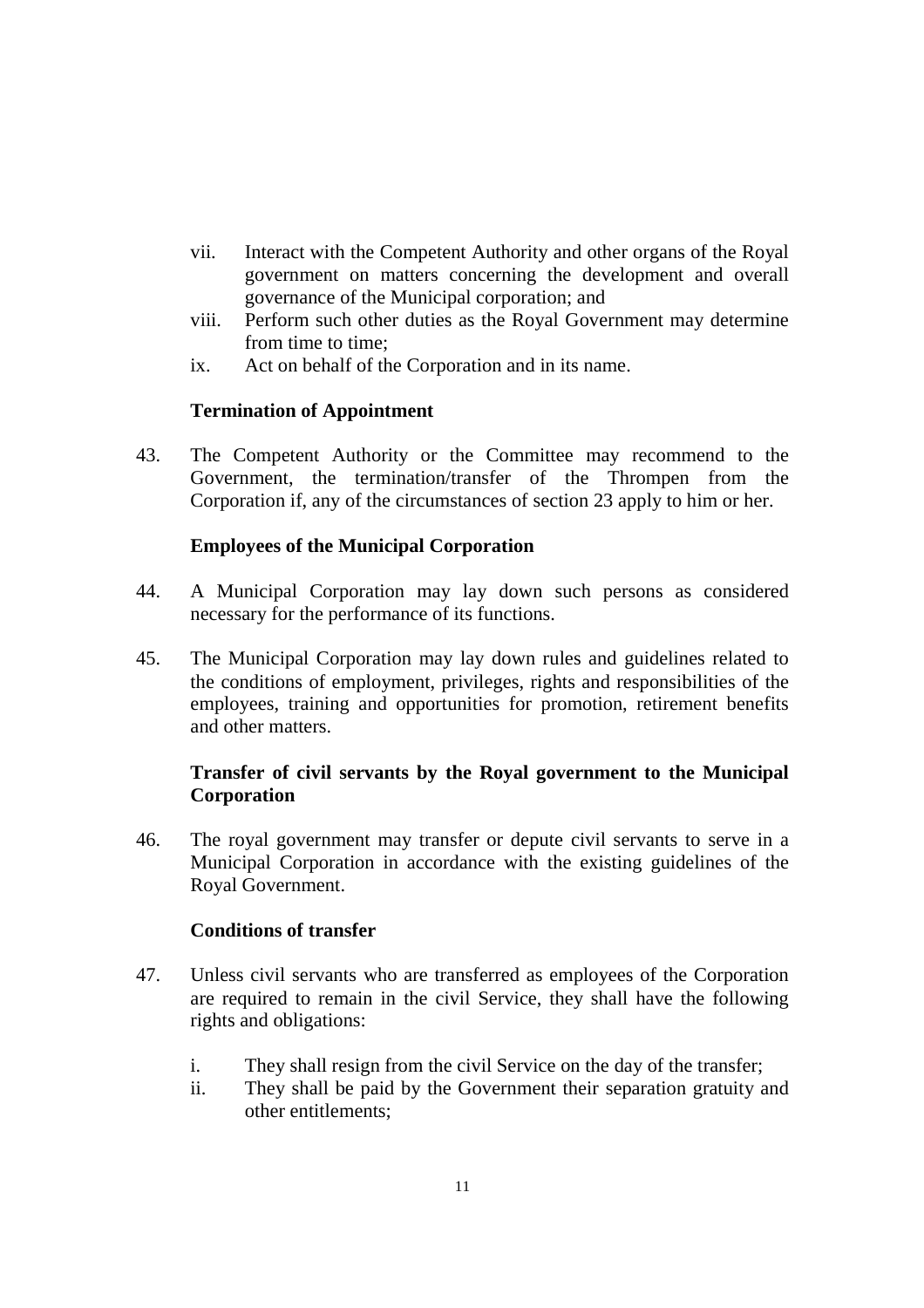- iii. They shall be eligible to receive their Provident fund account balance provident that they choose to receive the full balance not later than the date determined by the Chairman for this purpose;
- iv. Civil Servants who decide not to receive the Provident fund Balance by the determined date shall retain their balance in the fund.
- v. Employees of the Municipal Corporation including civil servants on transfer to the corporation shall be entitled to remain or become members of the RICB Provident fund on the same terms and conditions as Civil Servants.

#### **PART III**

# **FUNCTIONS, AUTHORITIES, AND OBLIGATIONS OF THE MUNICIPAL CORPORATION**

#### **SUBPART I: FUNCTIONS OF THE MUNICIPAL CORPORATION**

#### **General Functions**

- 48. A Municipal Corporation constituted under this shall have the following functions:
	- i. to provide such civil and other services as are essential for the general well-being of the residents of a Municipality;
	- ii. to ensure that the development occur in a planned and harmonious manner;
	- iii. to undertake any activity, consistent with the other relevant laws and policies of the Royal Government, which may preserve and promote the environment within the limits of a Municipal Corporation; and
	- iv. to perform any other function that the Royal government may assign.

#### **Specific Functions**

49. The Municipal Corporation carry out the following specific functions in consultation with the relevant government Authorities:

#### **i. General Public services**

- fire prevention and protection;
- local emergency and safety services;
- animal control;
- waste impounding;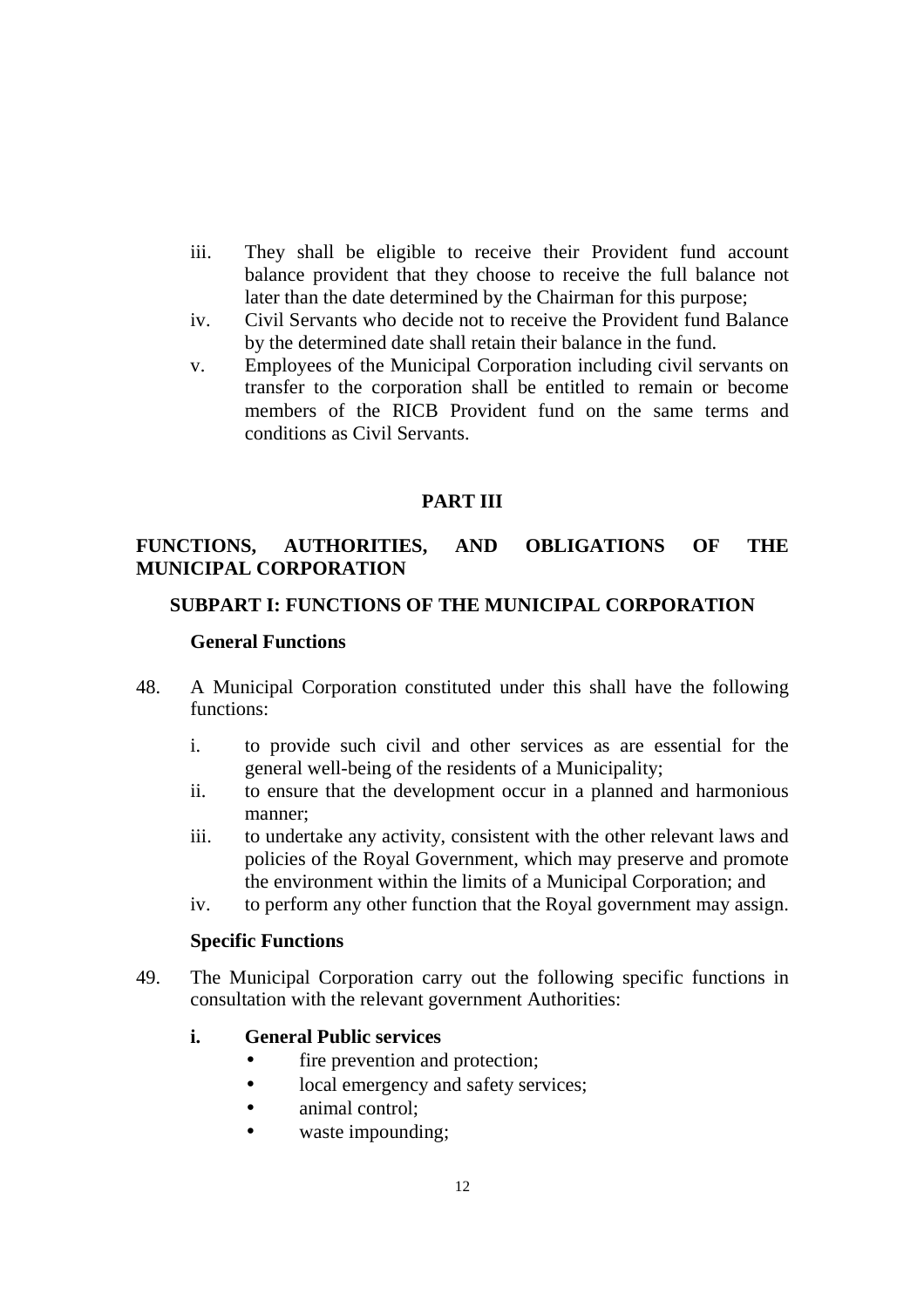- litter control:
- operation of open markets;
- public safety

# **ii. Social and Other Community Services**

- Health awareness campaign;
- Public conveniences;
- Prevention and abatement of nuisance;
- Crematoriums;
- Sanitary inspection;

# **iii. Planning and Land Use**

- Development control;
- Housing and other accommodation;
- Land budgeting.

#### **iv. Property Services**

- Drinking water supply, drainage and sewerage;
- Land development schemes;
- Registration/transfer of land ownership;
- Land subdivision and consolidation:
- Cadastral surveys.

#### **v. Recreation and cultural services**

- Halls and public buildings
- **Sports**, recreation and leisure;
- Parks, gardens and services;
- Public entertainment;
- **Culture.**

#### **vi. Roads including-**

- Bridges;
- Footpath, landscaping;
- Traffic control and signs;
- Street maintenance and cleaning;
- Lighting and drainage of roads.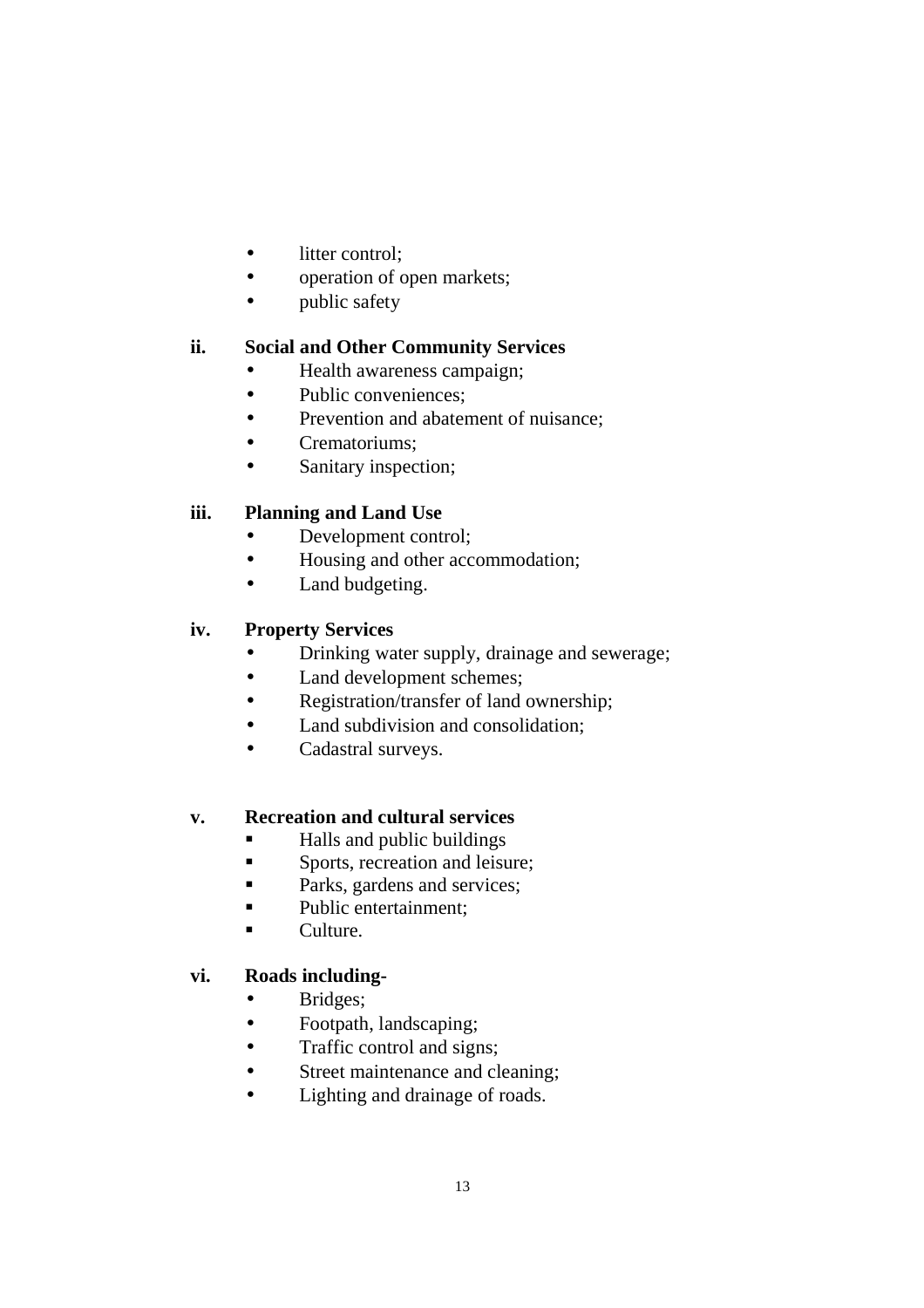# **vii. Any other functions relating to orderly and sustainable development of the Municipality including**

- Parking;
- **Transport**;
- **Information;**
- Encouragement of commerce and industry;
- Environment control, protection and conservation:
- **Weights and measures;**
- **Municipal administration;**
- **River Training;**
- Urban Census.

# **SUBPART 2: AUTHORITY OF THE MUNICIPAL CORPORATION**

#### **General Authority**

50. Subject to the laws and policies of the Royal government and the conditions specified in this Act, the Municipal Corporation may exercise any authority that it may consider essential for discharging its functions laid down in Parts III of this Act.

#### **Specific Authority**

- 51. Specifically the Municipal Corporation shall have the authority;
	- i. to enter into contracts and agreements;
	- ii. to purchase, lease, or otherwise acquire land and property, and sell, lease, or otherwise dispose off it in the interest of the residents;
	- iii. sue in the Bhutanese courts and be sued;
	- iv. to raise, borrow, spend, and invest moneys for the support of its functions;
	- v. to establish rules for governing its affairs, including the affairs of the Committee;
	- vi. to define the functions and duties of its employees;
	- vii. to employee staff to the municipal Corporation, and terminate the employment in accordance with the Corporation's procedures; and
	- viii. to adopt and enforce rules for protecting the health, safety, and well being of the residents, and for preserving and promoting the quality of municipal environment.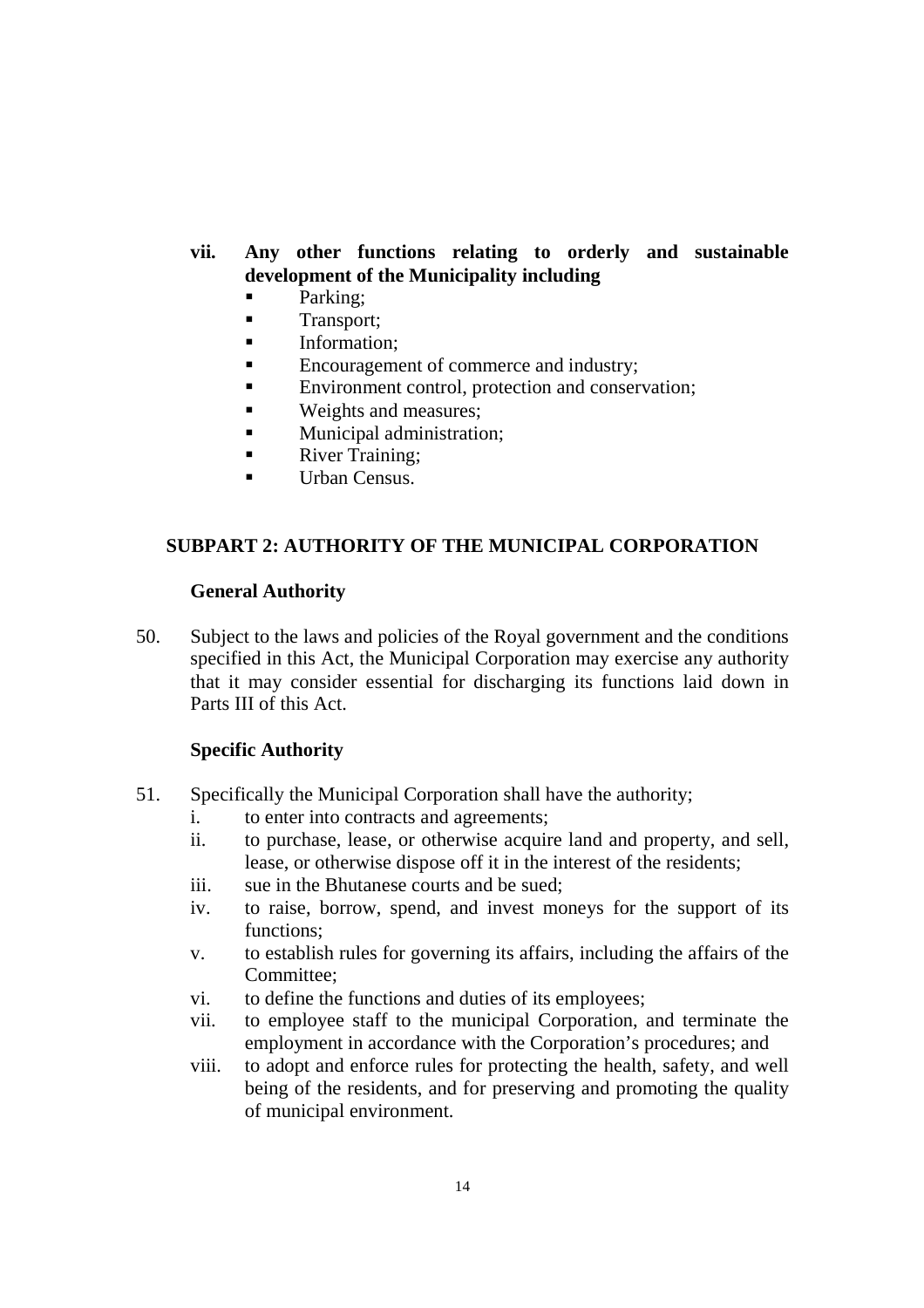52. The specific regulative and contracting powers of the Municipal Corporation are elaborated in Parts V and VI of this Act.

#### **Common Seal of the municipal corporation**

- 53. The Municipal corporation shall have a common seal, which must:
	- i. bear the title of the Municipal Corporation and any other words, letters, or design determined by the committee;
	- ii. be kept at the Municipal Corporation office;
	- iii. be used in accordance with the rules of the Corporation;
	- iv. be used with signature of the appropriate authority.
- 54. All courts and persons shall take legal notice of the imprint of the seal of a Municipal Corporation on any document and shall presume that the document was properly sealed and signed until the contrary is provided.

#### **Resolution of Disputes**

55. Any disagreements or disputes arising between the Municipal Corporation and another public body shall be referred to the Competent Authority for resolution. Only if a party is not satisfied with the settlement the normal legal course shall be pursued.

#### **National Laws and Policies**

56. All laws and regulations of the Royal Government shall apply to all Municipal Corporation in Bhutan.

#### **SUBPART 3: OBLIGATIONS OF THE MUNICIPAL CORPORATION**

#### **Community Obligations**

57. The Municipal Corporation shall manage its affairs in an efficient and equitable manner, benefiting all residents of the Municipality.

#### **Financial Obligations**

58. The Municipal Corporation shall manage its finances prudently, and in a manner, which is consistent with sound financial practices. The Municipal Corporation shall exercise, in an appropriate manner, the powers that may be granted to it, by the Royal Government.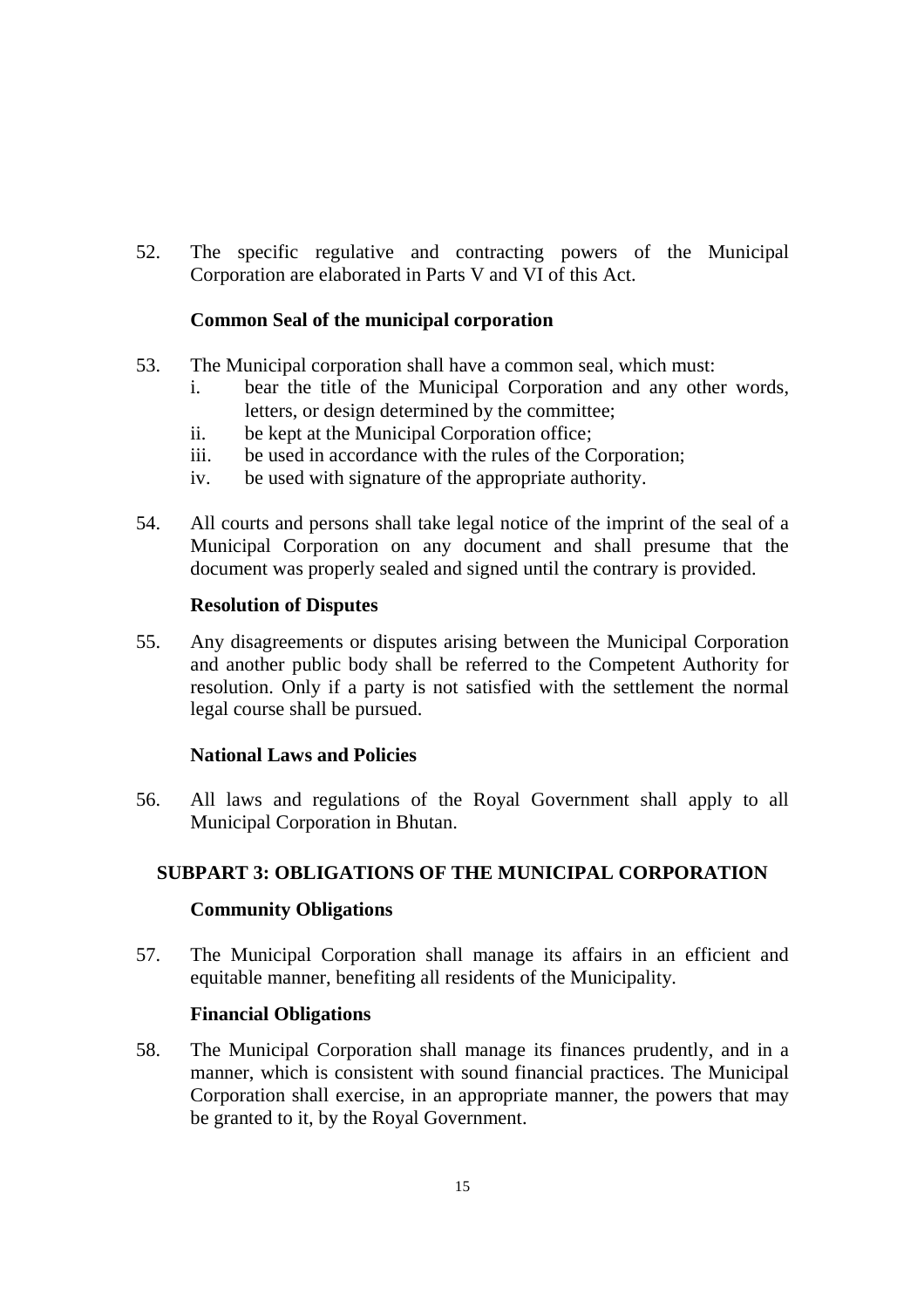#### **Obligations to the Royal government**

- 59. The Municipal Corporation shall support, to the extent practicable and with its means and capacity, the development and other activities of the Royal Government as far as they relate to the municipality.
- 60. The Municipal Corporation shall maintain appropriate relations with Ministries of the Royal Government and other organizations which may be affected by its affairs.

#### **Linkage with the competent Authority**

61. The municipal corporation shall, in respect of matters relating to urban planning and development policies carry out its activities in a manner, which is consistent with the overall directions of the competent Authority.

#### **Obligations to Employees**

62. A Municipal Corporation shall seeks to enhance the well being of its employees. It shall provide, to the extent permitted by its means and capacity, safe working conditions, and opportunities for training and promotion, and other service benefits.

#### **PART IV**

#### **MUNICIPAL BOUNDARIES**

#### **Municipal Boundaries**

63. The boundaries of the Municipality shall be those as defined by the Competent Authority on the day that its Charter is granted.

#### **Procedure for Changing the Municipal boundaries**

64. The competent Authority or municipal Corporation may propose inclusion of any land which lies outside of, but contiguous to the boundaries of the Municipality in the boundaries of the Municipal corporation, if it is in the best interests of the residents of the Municipality and the contiguous area. Likewise, it may propose the exclusion of any land which lies within, but contiguous to, the municipal boundaries of the Municipality from the Municipality, it is in the best interest of the residents of the Municipality and the area to be excluded.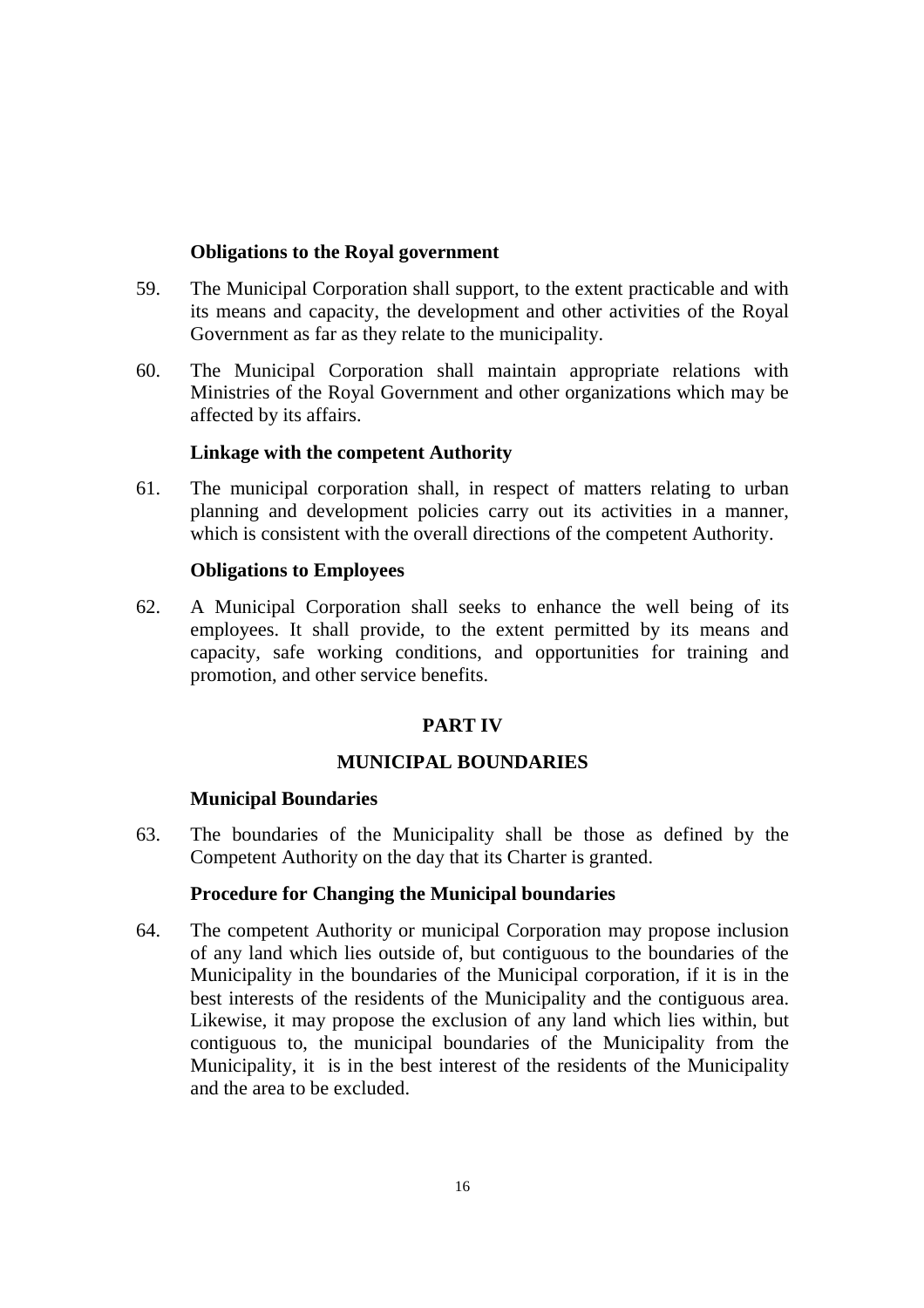- 65. i. Upon approval by the Government of the inclusion of any land in the boundaries of the Municipality provisions of this Act and related rules and regulations shall apply to the area included in the Municipality.
	- ii. upon exclusion of any land from the boundaries of the Municipality, all provisions of this Act and related rules and regulations shall cease to apply to the excluded area.
- 66. The Royal government shall reserve the right to reject the proposal in which case the status quo in respect of municipal boundaries will be maintained.

# **PART V**

#### **REGULATIVE AUTHORITY OF THE MUNICIPAL CORPORATION**

#### **SUBPART 1: AUTHORITY TO ADOPT RULES**

#### **Local Rules-General**

- 67. The Municipal Corporation may adopt rules to carry out its functions Specified in sections 48 and 49. These rules may relate but need not be restricted to:
	- i. provision of services such AS water supply, sewerage services, solid waste management, drains, animal control, plantation, and other including the disposal of unclaimed bodies;
	- ii. promotion of planned development, pertaining to land use; building activity; subdivision, sale, purchase and transfer of land; control of squatter and illegal settlement; and commercial activities regulating in particular business timings, location, cleanliness, and waste disposal, shop signs and billboards, sale of alcohol, street vending, weekly market and other matters;
	- iii. protection and improvement of the city's environment, in particular, control of noise, reduction of pollution, regulation of parking, protection of parks and plantations, and other related matters.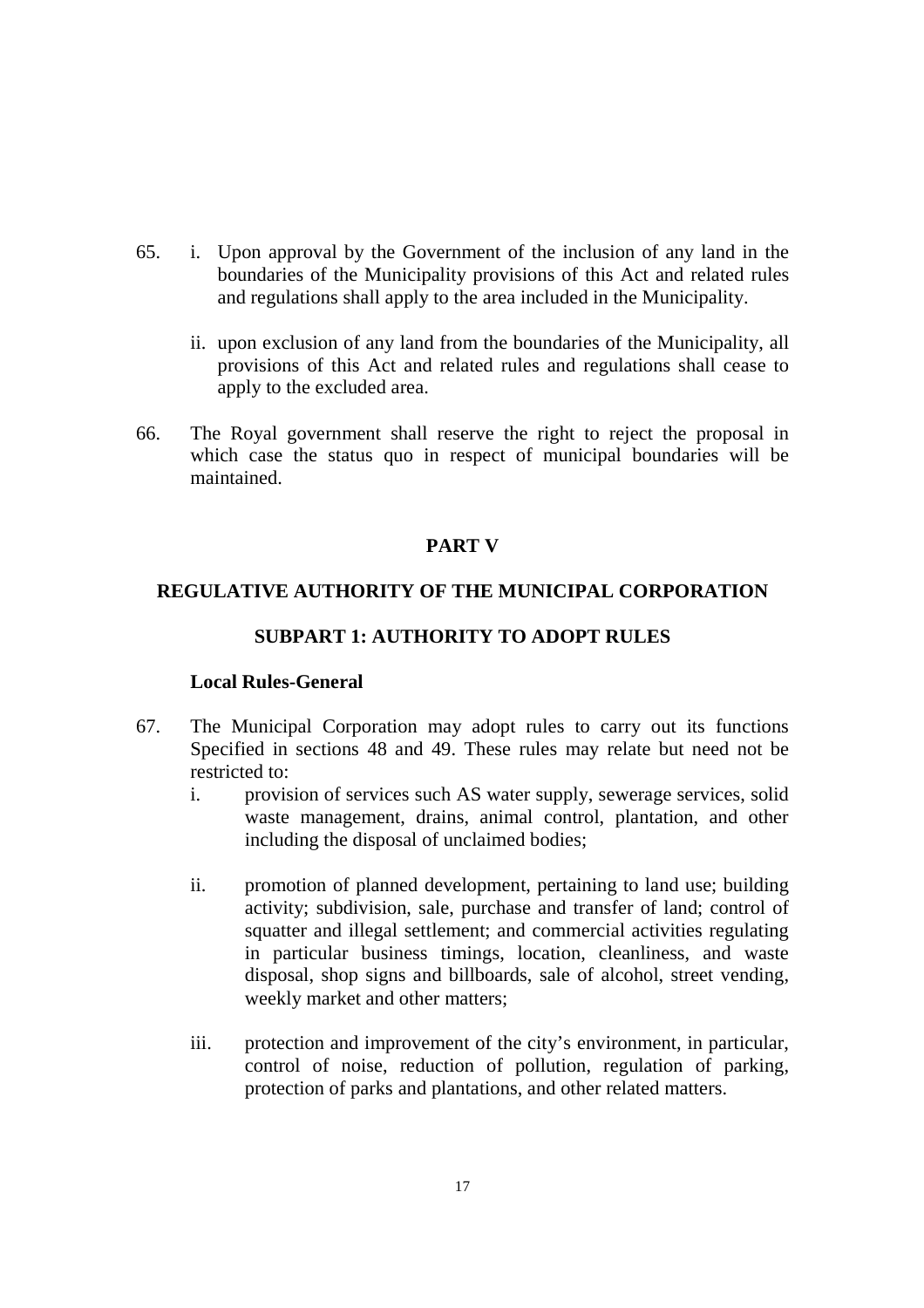# **Policy and Procedure for Existing Rules**

68. Upon the incorporation of the Municipal Corporation, the Royal government's existing regulations, rules and codes of practice relating to building practice, water and sanitation, plumbing and electrification shall continue.

#### **Land Administration Procedures**

**69.** The registration of the ownership of land, subdivision, consolidation, transfer of land and all matters pertaining to the administration of land shall be in accordance with procedures adopted by the Municipal Corporation and any Act or Regulations, which cover urban land administration.

#### **Compliance with the urban development plan**

- 70. The municipal corporation shall prepare an Urban Development Plan or amendments to an approved urban development Plan to regulate and enforce land use and building activity in the municipality and shall submit such plans to the competent Authority for approval.
- 71. Upon the approval of the urban development plan or any approved amendments to the Plan, all development activities within the jurisdiction of the municipal corporation.

#### **SUBPART 2: ENFORCEMENT OF RULES**

- 72. The Municipal Corporation shall have the authority to enforce the existing or new rules. The enforcement methods indicated in the rules may include but need not be limited to, public education and awareness, fines, disconnection of utilities, and stop-work orders.
- 73. The municipal Corporation shall have under this Act, the authority to remove, after the issuance of appropriate notices as established under the relevant rules, any construction or activity that is not approved or unauthorized.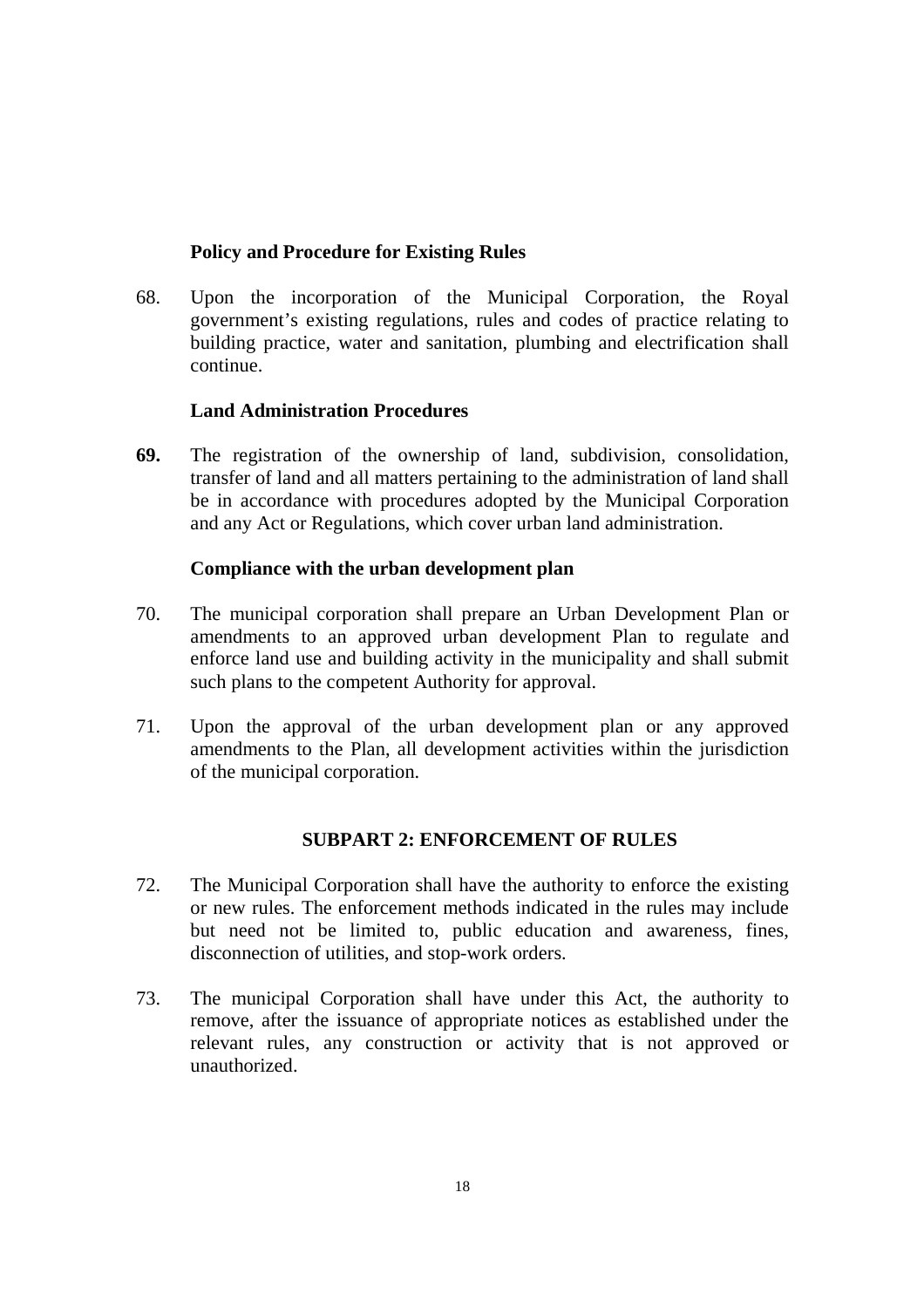- 74. the Municipal Corporation shall have the authority to protect its own property such as the water supply sources, and may take such actions it consider necessary for this purpose. Where such properties are shared with other bodies, such actions shall be taken jointly.
- 75. Any none-compliance to the enforcement of rules may be brought before the Dzongkhag Thrimkhang under which jurisdiction the Municipality is located.

#### **SUBPART 3: COMPENSATION FOR ACQUISITION OF LAND**

76. A Municipal Corporation may acquire, in accordance with the procedures laid down by the Royal Government, any land or property within its jurisdiction for the planned development of the Municipality. Compensation for such acquisition shall be payable as per the rates determined by the Royal government from time to time.

# **PART VI**

#### **OPERATIONS OF SERVICES BY THE MUNICIPAL CORPORATION**

#### **General**

77. The Municipal Corporation shall operate and maintain those services it is required to provide under this Act.

#### **Contracting of Services**

- 78. The municipal Corporation may contract the operation and maintenance of any or all the services to private parties, if it is in the best interests of the Municipal Corporation and its residents. Such contract and the conditions of the contract shall be approved by the Competent Authority.
- 79. Upon the contracting of a service or services, the Municipal Corporation shall ensure that the services are provided as per the provisions of the contract and are in the best interest of the residents. In the event of any breach of the contract by the contractor the Corporation shall have the right to terminate the contract with a penalty or compensation as specified under the terms of the contract.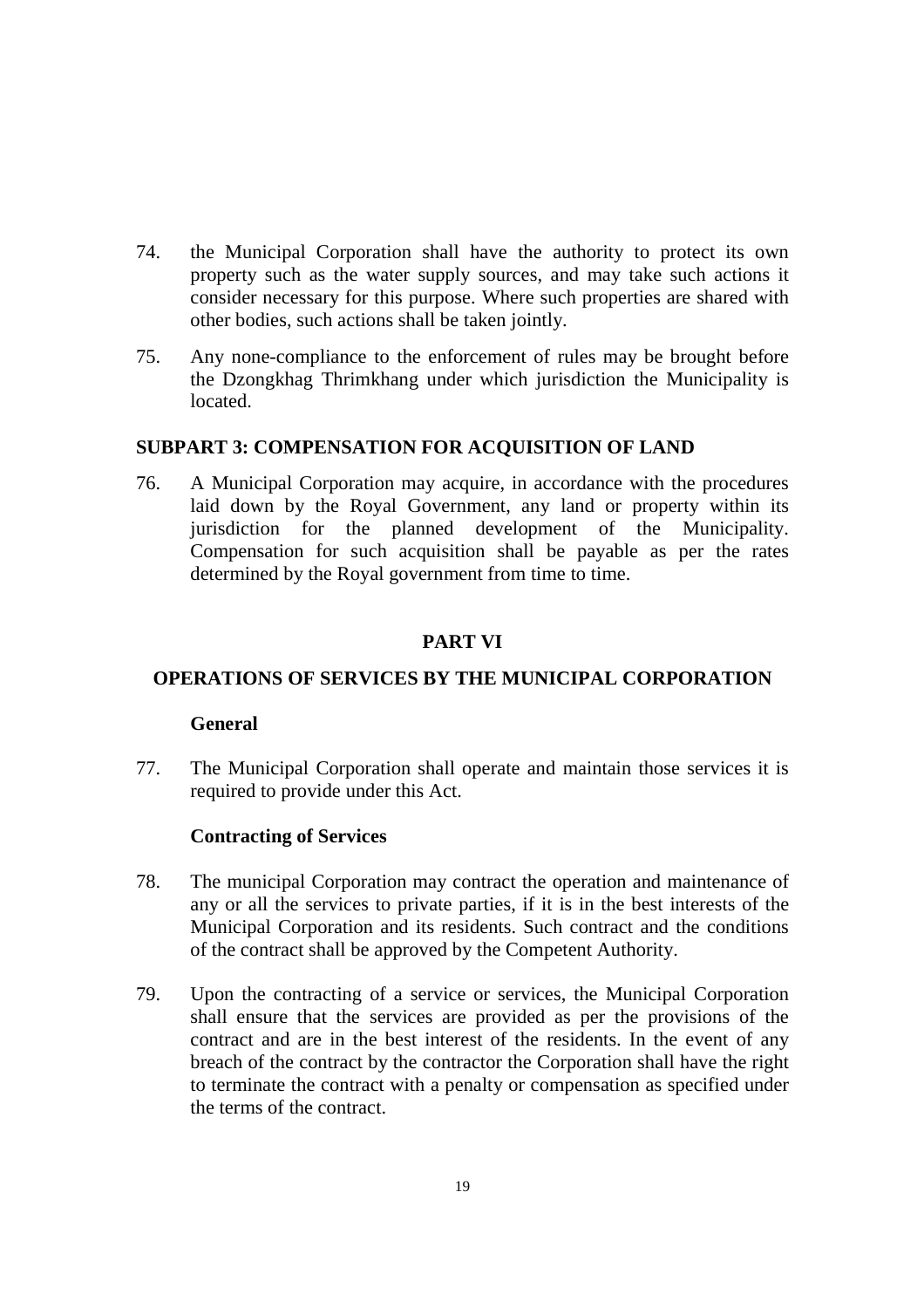#### **Discontinuation of Services**

80. The Municipal Corporation, after seeking approval of, or being directed by the Royal government, may discontinue providing some or all of the services.

# **PART VII**

# **FINANCES OF THE MUNICIPAL CORPORATION**

# **SUBPART 1: POLICY**

#### **Financial Authority**

81. The Municipal Corporation shall have the authority to the extent stated in this Act, to raise, spend, borrow and invest moneys and otherwise manage its finances prudently, and in a manner, which is consistent with sound financial practices.

#### **Grants from the Royal Government**

- 82. Grants from the Royal Government may be given to the Municipal Corporation when:
	- i. the Municipal Corporation is required to undertake special responsibilities or provide additional services on behalf of the Royal Government;
	- ii. the Municipal Corporation is disadvantageously located or has an inadequate financial resource base; and
	- iii. the Municipal Corporation faces emergency situations.
- 83. Grants from the Royal Government may also be given to the Municipal Corporation for undertaking capital-intensive works.

#### **Tax Exemptions**

84. The Municipal Corporation shall be exempted from payment of taxes on its revenue incomes.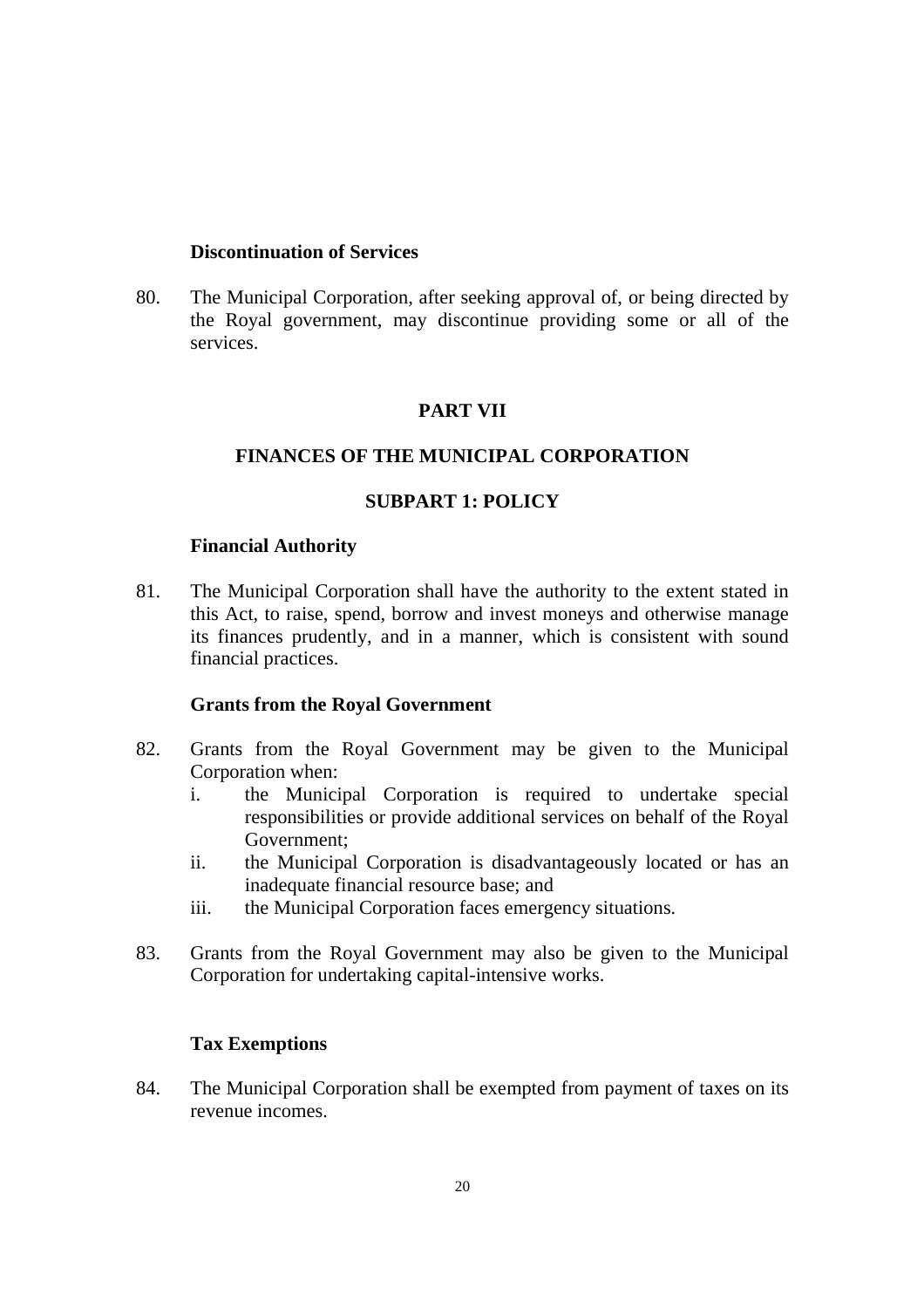#### **Shares and dividends**

85. The municipal corporation shall not issue any shares or pay dividends.

# **SUBPART 2: FINANCIAL TRANSACTION**

#### **General**

86. Upon the granting of a charter to the Municipal corporation, the Ministry of finance shall transfer all of the assets and liabilities that are associated with the municipal Corporation on the vesting date. The Ministry of finance shall certify in writing the assets and liabilities that have been transferred.

#### **Definition of Assets and liabilities**

- 87. For the purpose of Section 86, the assets and liabilities to be transferred to a Municipal Corporation may include, but not be limited to the following:
	- i immovable property: office building(s), vacant government lands, staff quarters, garage(s), water treatment and distribution system, landfill(s), sewerage and drainage system, cremation grounds, nurseries and all other property and infrastructure that is expected to be managed by the Municipal corporation;
	- ii movable property: vehicles that are attached to the functions that a Municipal corporation is expected to perform;
	- iii equipment, tools, materials, and supplies as related to the services and infrastructure, expected to be managed by the Municipal Corporation; and
	- iv all debts and financial obligations, financial assets and work under progress associated with I, ii and iii on the vesting date except for debts related to capital works.

#### **Registration of Vehicles**

88. All vehicles that are transferred to or purchased by the Municipal Corporation shall be registered and insured by the Municipal Corporation according to the Road Safety and transport Act of Bhutan.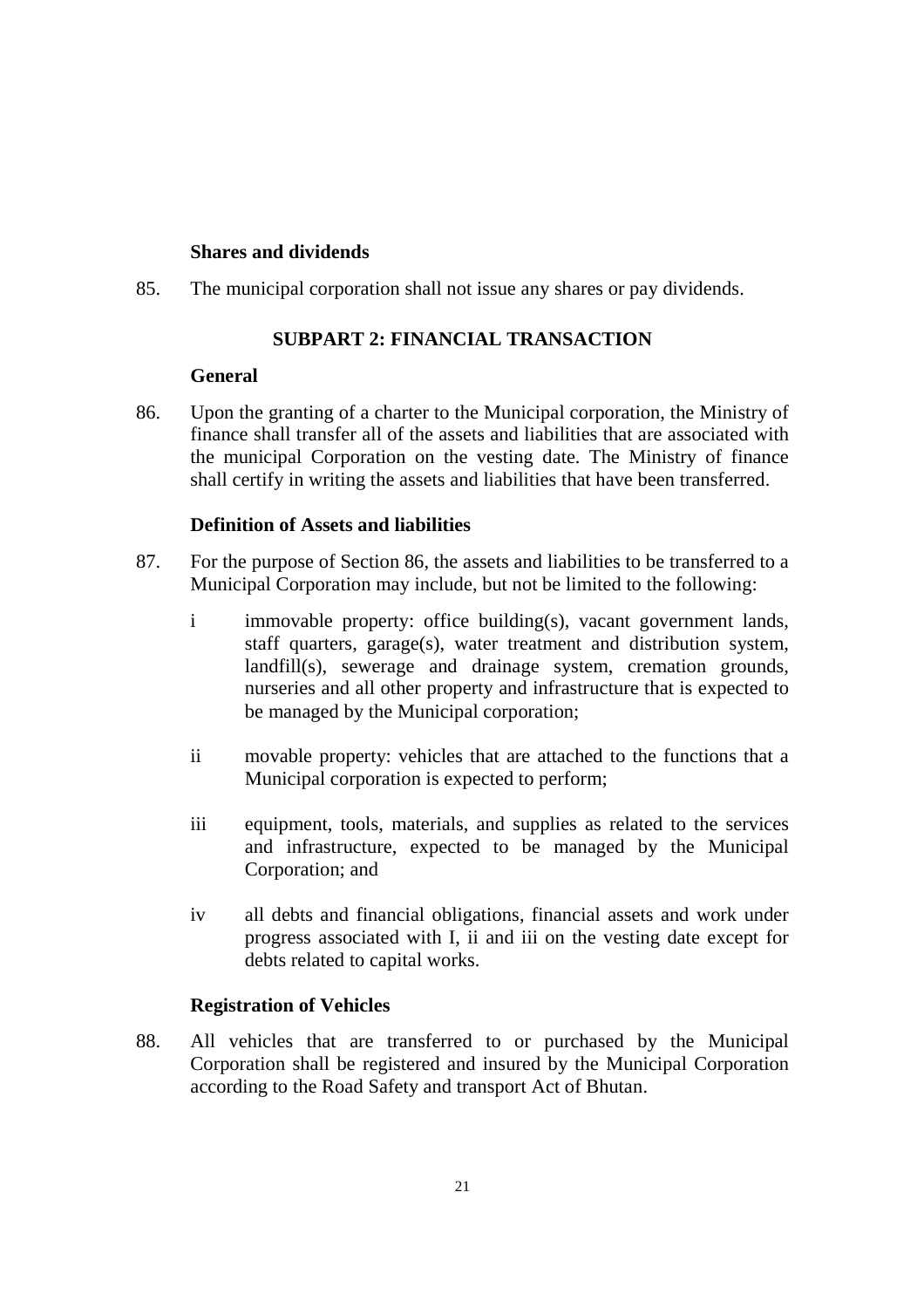#### **Contracts and Arrangements**

89. Except as otherwise stated in this Act, or directed by the Royal Government, all contracts and arrangements between the Royal government and private parties in respect of the affairs of the Municipal corporation agreed upon prior to the coming into effect of this Act shall continue to be operative.

#### **Provident fund**

**90.** The Municipal Corporation shall assume all obligations, financial and others, in respect of Provident Fund that may exist on the vesting date for employees who may be transferred to the Municipal Corporation and for other employees not coming from the government.

#### **SUBPART 3: BUDGET**

- 91. The Thrompen shall, at least two months prior to the beginning of a fiscal year, prepare a draft budget for its regular operations of the corporation and submit the same to the Committee for approval.
- 92. The Thrompen shall, in addition, following the same procedure, prepare a draft budget for capital expenditure and submit the same to the Committee for approval.

#### **SUBPART 4: REVENUES OF THE MUNICIPAL CORPORATION**

#### **General**

93. The revenues of the municipal corporation may consist of such taxes, fees, charges, fines and penalties as assigned to it by the Royal government.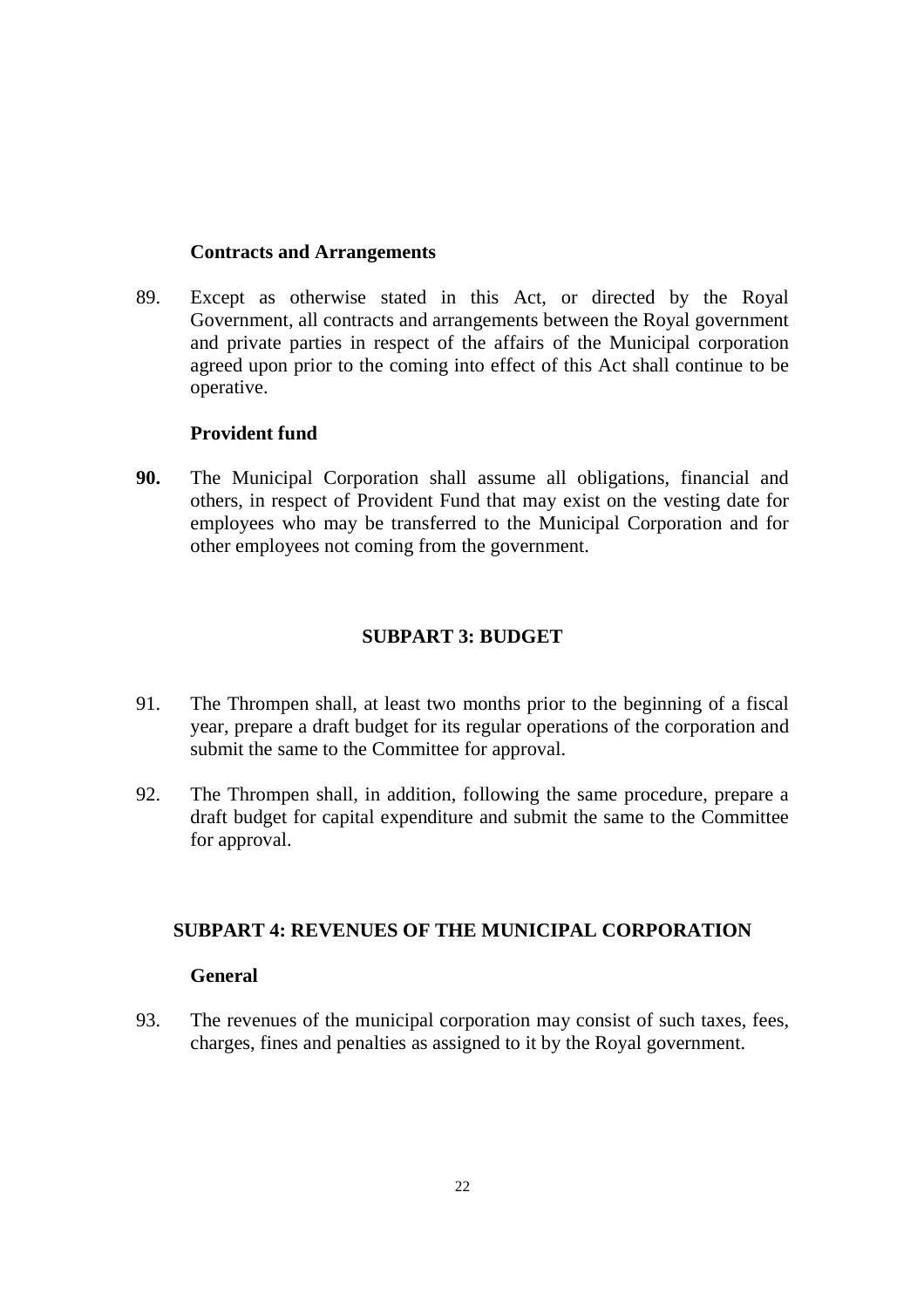# **Tax Revenue**

- 94. The Municipal Corporation may levy and collect the following taxes in a manner, and at such rates, as may be determined by the Royal Government:
	- i. land tax,
	- ii. urban house tax,
	- iii. under development land tax,
	- iv. property transfer tax,
	- v. entertainment tax.

#### **Non – Tax revenue**

- 95. The Municipal Corporation may impose the following fees, charges, fines and penalties in a manner, and at rates approved by the Committee:
	- i. land development and subdivision fee
	- ii. land demarcation fee
	- iii. building plan processing fee
	- iv. land registration fee
	- v. site plan fee
	- vi. vehicle parking fee
	- vii. market vendor fee
	- viii. advertisement fees
	- ix. water and sewerage charges (including pipe realignment and connection fees)
	- x. other service charges
	- xi. fines and penalties
	- xii. environment surcharge

#### **Borrowings**

- 96. A Municipal corporation may, with the prior approval of the royal government, borrow funds to finance capital works.
- 97. Borrowed funds shall be spent only for the purpose for which they were raised.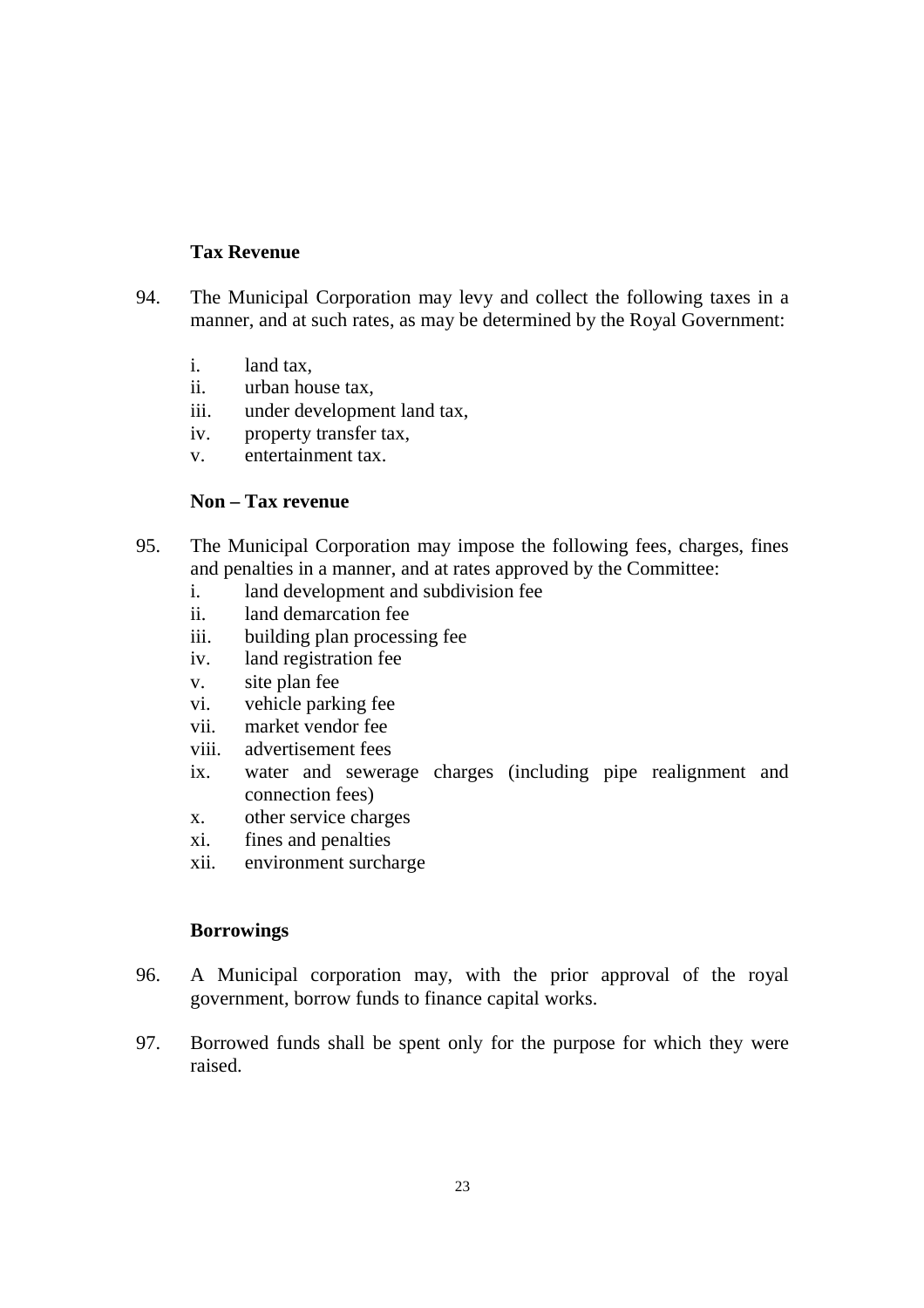# **Funds for Capital projects**

- 98. The municipal corporation may fund capital works and projects through grants or loans from the Royal Government, the international and bilateral donor agencies, and other sources approved by the Royal government. In case of emergency, the Royal Government may make special provision foe capital works to be undertaken by a Municipal Corporation.
- 99. Where projects of the municipal Corporation are financed by a loan, the municipal Corporation may levy a special tax or a special service charge on the residents of the Municipality for purpose of repaying the loan funds.
- 100. Funds received for capital works and projects shall be spent only for the purpose for which they were received.

# **SUBPART 5: EXPENDITURE OF THE MUNICIPAL CORPORATION**

#### **General**

101. The Municipal Corporation may spend funds only on carrying out the functions specified in this Act, and in a manner, which is consistent with sound financial management practices.

#### **Authority to Spend**

- 102. The Authority of the Municipal Corporation to spend shall extend to the following:
	- i. the total operating funds that a Municipal corporation may raise in any fiscal year, by the levying of taxes provided for in Section 94 of this Act, and imposition of fees, charges, fines, and penalties as provided for in Section 95 of this Act, and any grant on revenue account that it may receive from the royal Government, and for which budget proposals have been approved by the Committee;
	- ii. any unspent amount from the previous fiscal year(s);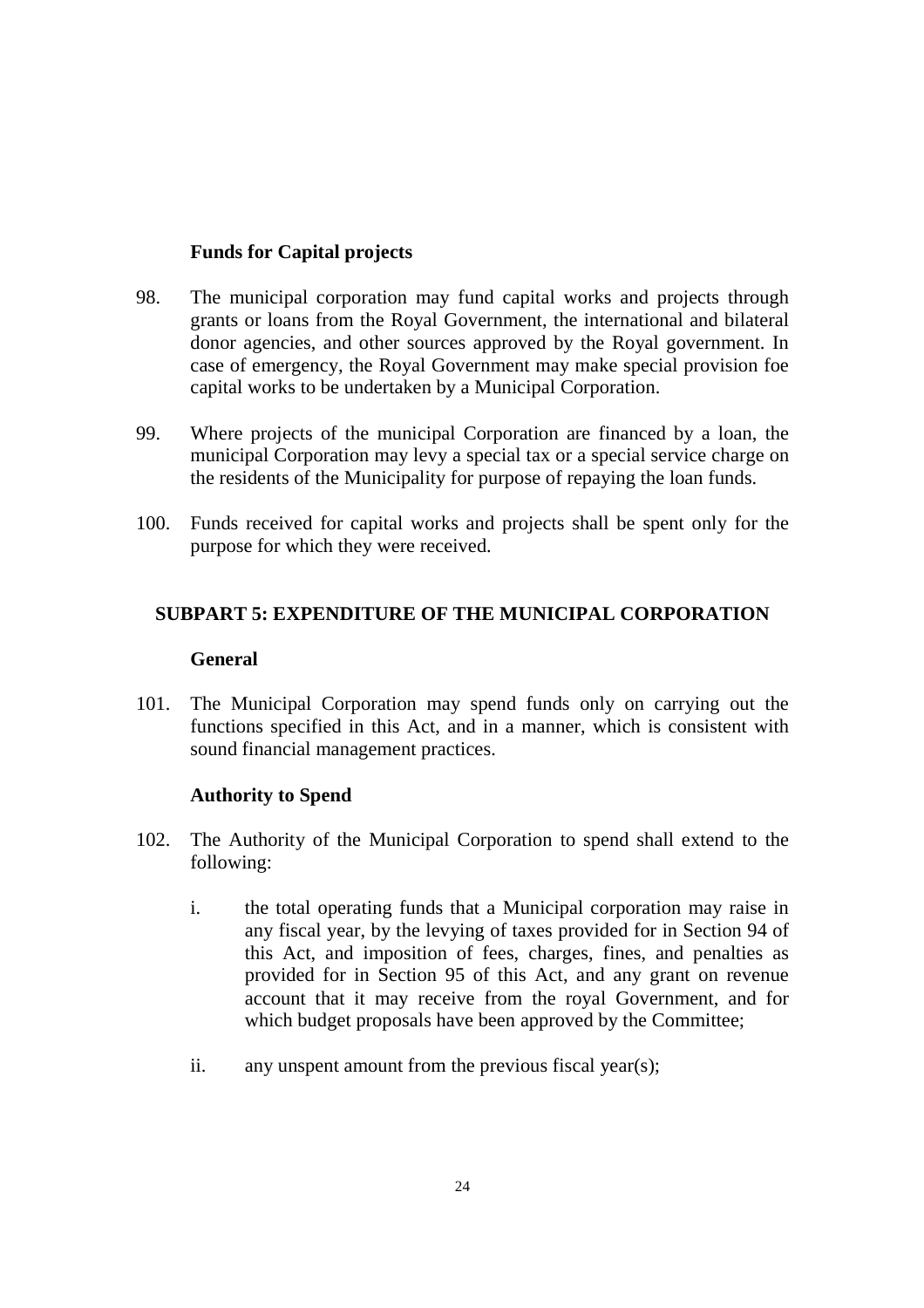- iii. the capital budget of the Municipal Corporation for which appropriations have been approved by the Royal Government;
- iv. the funds that it may receive for capital works and projects from the international donor agencies and countries;
- v. the funds that it may receive for emergency relief works (Section 103).

#### **Expenditure for Meeting Emergency Situations**

103. The Municipal Corporation when facing extraordinary and emergency situations, shall seek, through the Competent Authority assistance from the royal Government. Such funds shall be spent only in accordance with the conditions specified with the granting of such funds.

#### **Audit**

104. The Royal government shall in accordance with its procedures, audit the accounts of the Municipal corporation once a year. The Municipal Corporation shall provide the auditors with full access to all accounts and records.

#### **SUBPART 6: MISCELLANEOUS**

#### **Financial Management Practices**

- 105. The Municipal Corporation shall manage its finances relating to the operating budget in accordance with financial management practices, as laid down in the Financial Manual of the corporation.
- 106. The Municipal Corporation shall manage it finances relating to funds received from the Royal Government, and the international, bilateral and other sources in accordance with the procedures laid down by the Ministry of Finance.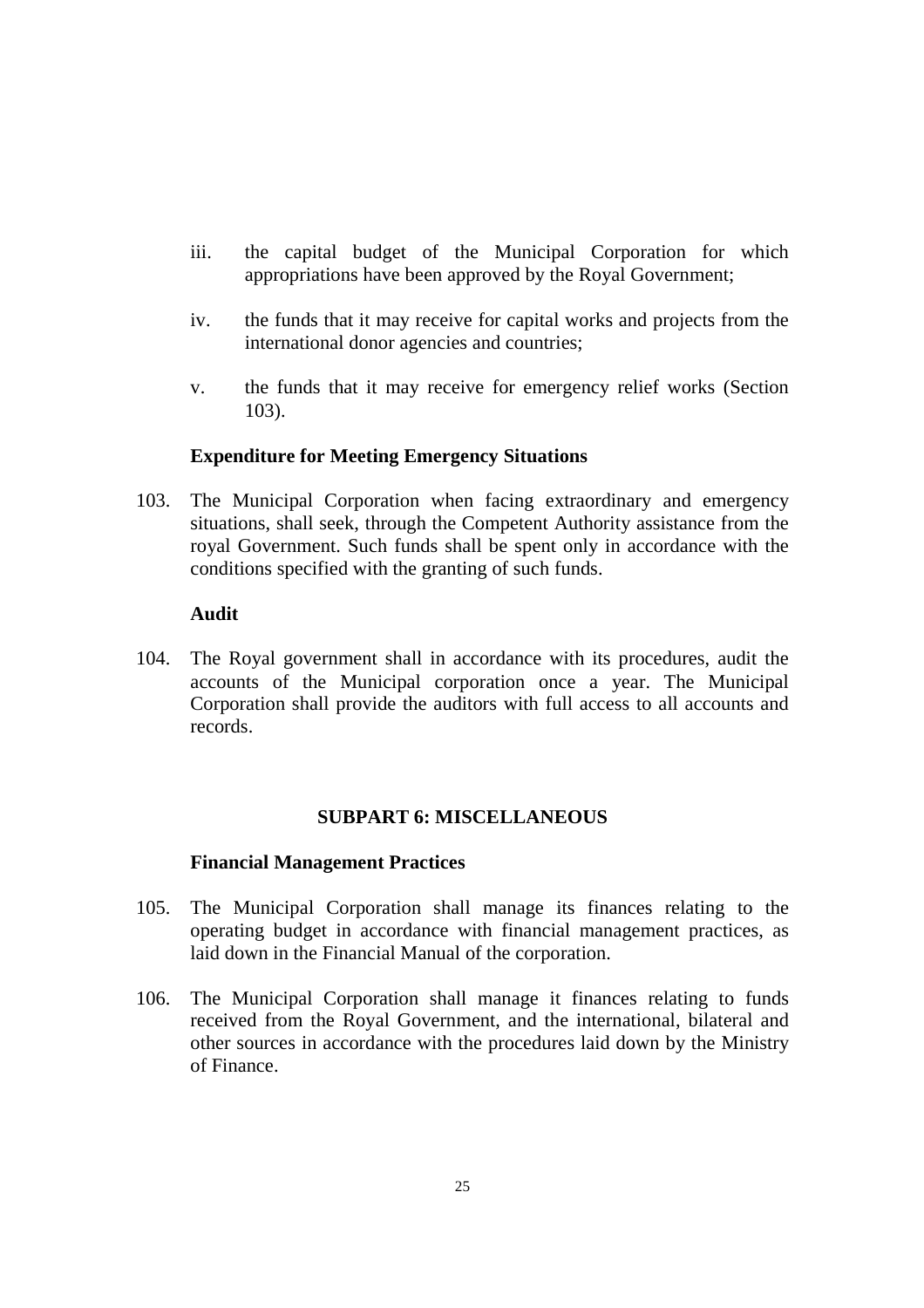# **Gratuity Fund**

107. The Municipal Corporation must, in addition to the fund, establish a gratuity fund for its employees, or to contribute, with the approval of the Competent Authority, to a similar fund established by other agencies.

#### **Investment of Excess Funds**

108. The Municipal corporation may, with the approval of the Competent Authority invest any excess or inactive funds in a recognized Bhutanese financial institution.

#### **Annual Report**

- 109. Not later than four months after the closing of each financial year the Municipal Corporation shall submit to the Competent Authority an annual report of its operations including:
	- i. the annual financial statements;
	- ii. a statement of corporate objectives and policies;
	- iii. an assessment of the extent to which corporate objectives and policies have been achieved during the year;
	- iv. an evaluation of the achievement of performance against standards during the year;
	- v. an inventory of assets.

#### **PART VIII**

#### **DUTIES AND FUNCTIONS OF THE COMPETENT AUTHORITY**

- 110. The Competent Authority may draft and recommend for adoption by the Cabinet, regulations and amendments to regulations in accordance with this  $Act$ 
	- i. Those matters set out in Sections 11, 12 & 13 pertaining to the number and election of Committee Members.
	- ii. Determining the conditions under which the Thrompen shall be employed and the circumstances whereby he/she may be dismissed.
	- iii. Planning matters referred to in Sections 70 & 71.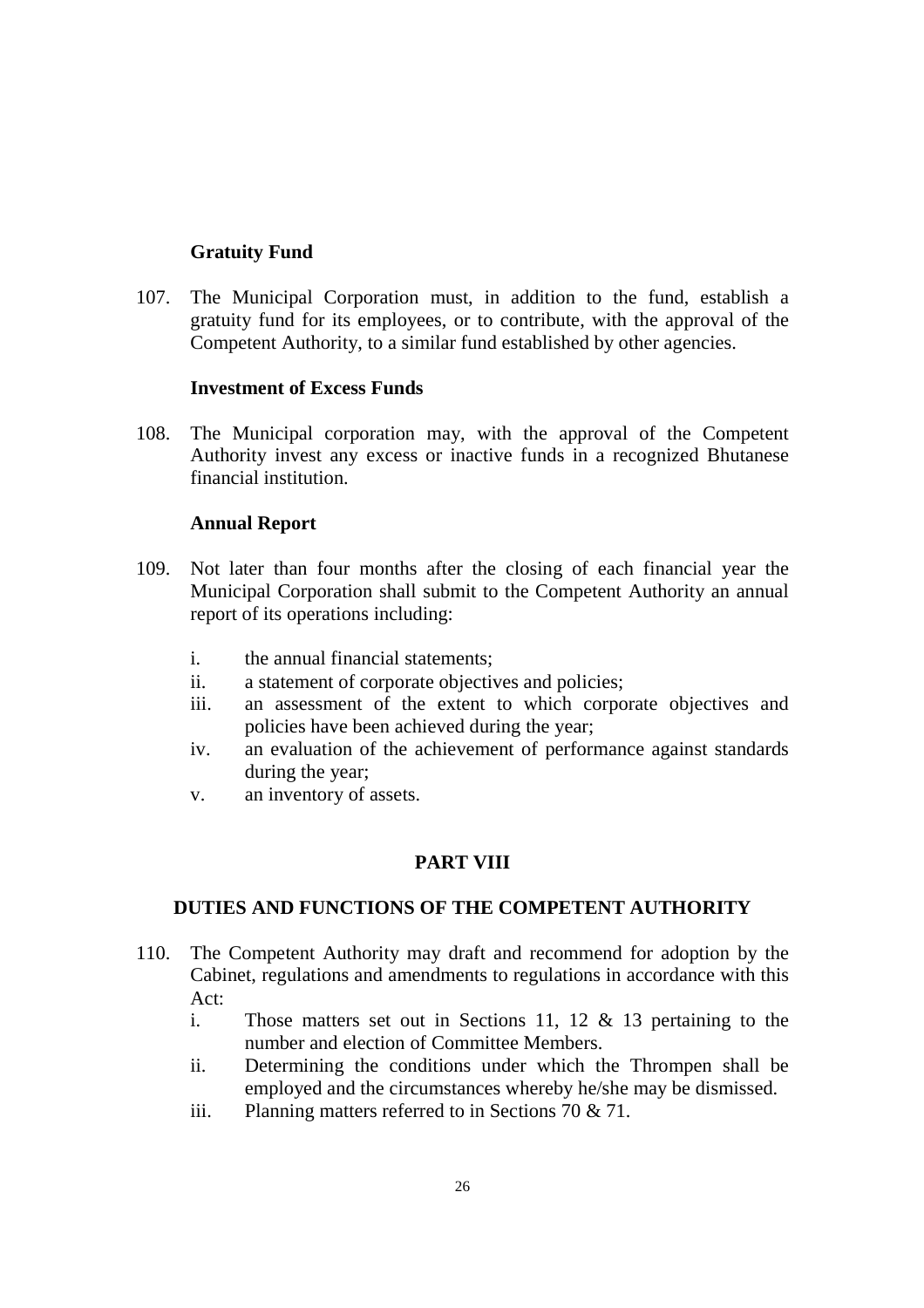- 111. The competent Authority shall recommend to the government the incorporation of a Municipal Corporation.
- 112. The Competent authority shall guide and assist the Thrompen in carrying out those functions referred to in Sections 13, 14, 15, 16 and 17 when an election for Committee Members is held for the first time for a Municipal Corporation.
- 113. If required by the regulations for a Municipal Corporation, the Competent Authority shall appoint Committee Members to the Municipal Corporation.
- 114. In accordance with the provisions of Section 64:
	- i. Where the Competent Authority after consultations with the Municipal Corporations consider the boundary of a Municipal should be altered, it shall make recommendations to the government.
	- ii. When a Municipal seeks to alter its boundary, it shall submit its request to the Competent Authority, which in turn shall forward it to the Cabinet with its recommendations relating to the proposal.
- 115. The Competent Authority shall consider all rules passed by the Municipality. If it deems the rules to be ill founded or against the interest of the Municipality, it shall revoke the rule.
- 116. The Competent Authority shall examine every Urban Development Plan, or modification to such plan submitted to it in accordance with Section 70. In its examination, the Competent Authority may seek guidance from any authority or person it considers appropriate.
- 117. The competent Authority shall for any plan submitted in accordance with Section 116:
	- i. approve the plan, or
	- ii. direct that certain changes be made to the plan before it is approved, or
	- iii. refuse approval of the plan.
- 118. The Competent Authority any carry out a planning Audit in any Municipality at any time to determine whether or not any violation to the Urban Development plan has happened.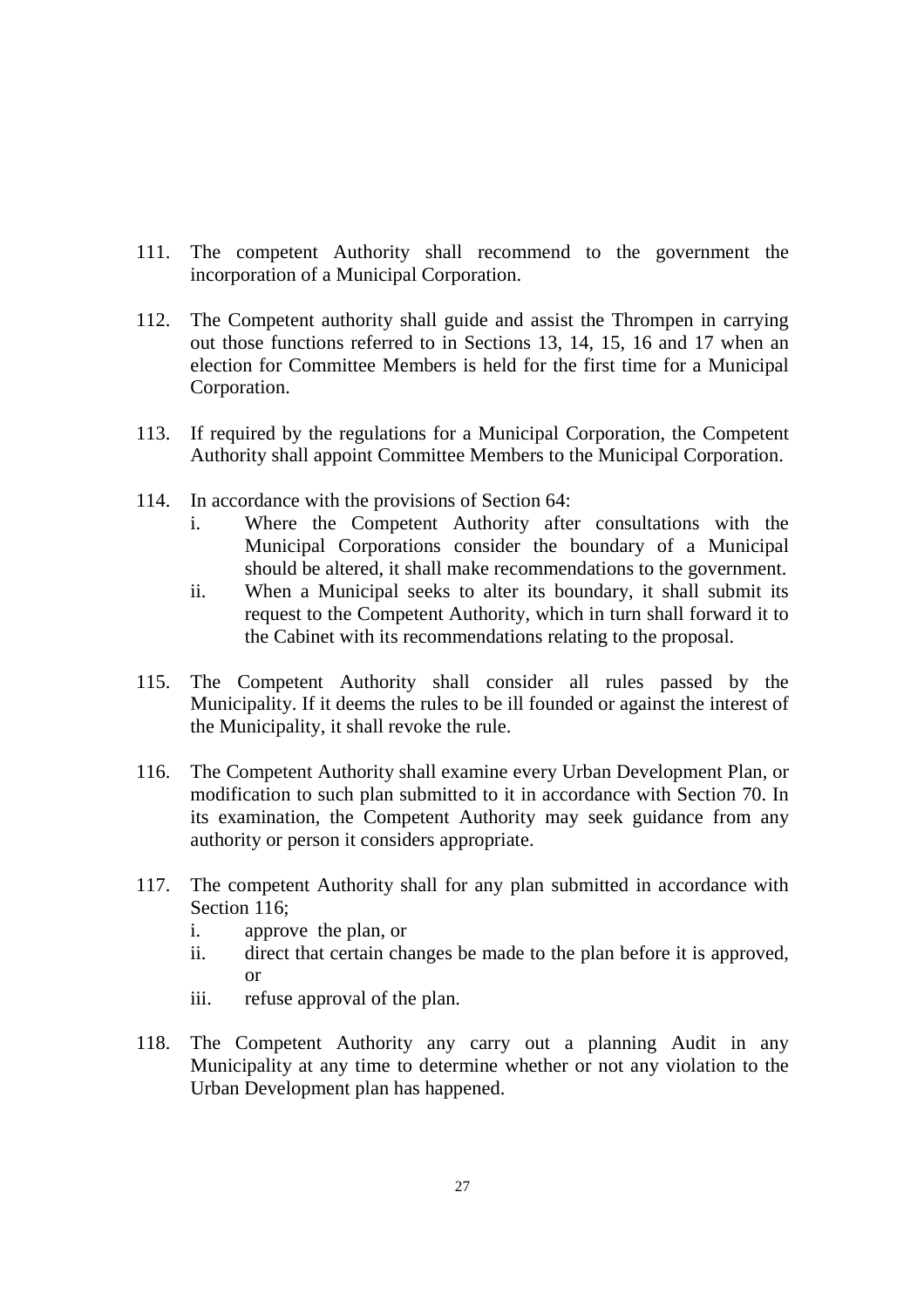- 119. Upon creation of a Municipal corporation, the Royal Government shall determine the assets and liabilities referred to Section 87 to be transferred to the Municipality.
- 120. In accordance with Section 82 & 83, the competent Authority shall recommend to the Royal Government any grants that should be given to the Municipal Corporation for inclusion in the National Budget.
- 121. Upon receipt of Annual Reports submitted by the Municipal Corporation in accordance with Section 109, the competent Authority shall submit a compiled municipal Corporations report to the Royal Government.
- 122. Prior to a Municipality levying and collecting any of the taxes set out in Section 94, the Competent should seek the Royal government's approval on the rates of the taxes to be imposed and the manner in which they may be collected.
- 123. Before a Municipal Corporation obtains a loan to carry out capital works, it must, as required by Section 96, obtain approval from the Competent Authority.
- 124. In respect of Section 98, the Competent Authority shall recommendations for grants or loans on behalf of the Municipal Corporation to the Royal Government.
- 125. the Competent Authority shall assist any Municipal Corporation facing extraordinary or emergency situations under section 82 in obtaining assistance from the Royal Government.

# **PART IX**

#### **AMENDMENT AND VALIDITY OF THE ACT**

126. This Act or any part or sub-part or section of the Act, may, as and when considered necessary, be amended by the National Assembly. Such an amendment shall not affect the parts, subparts or sections that are not amended.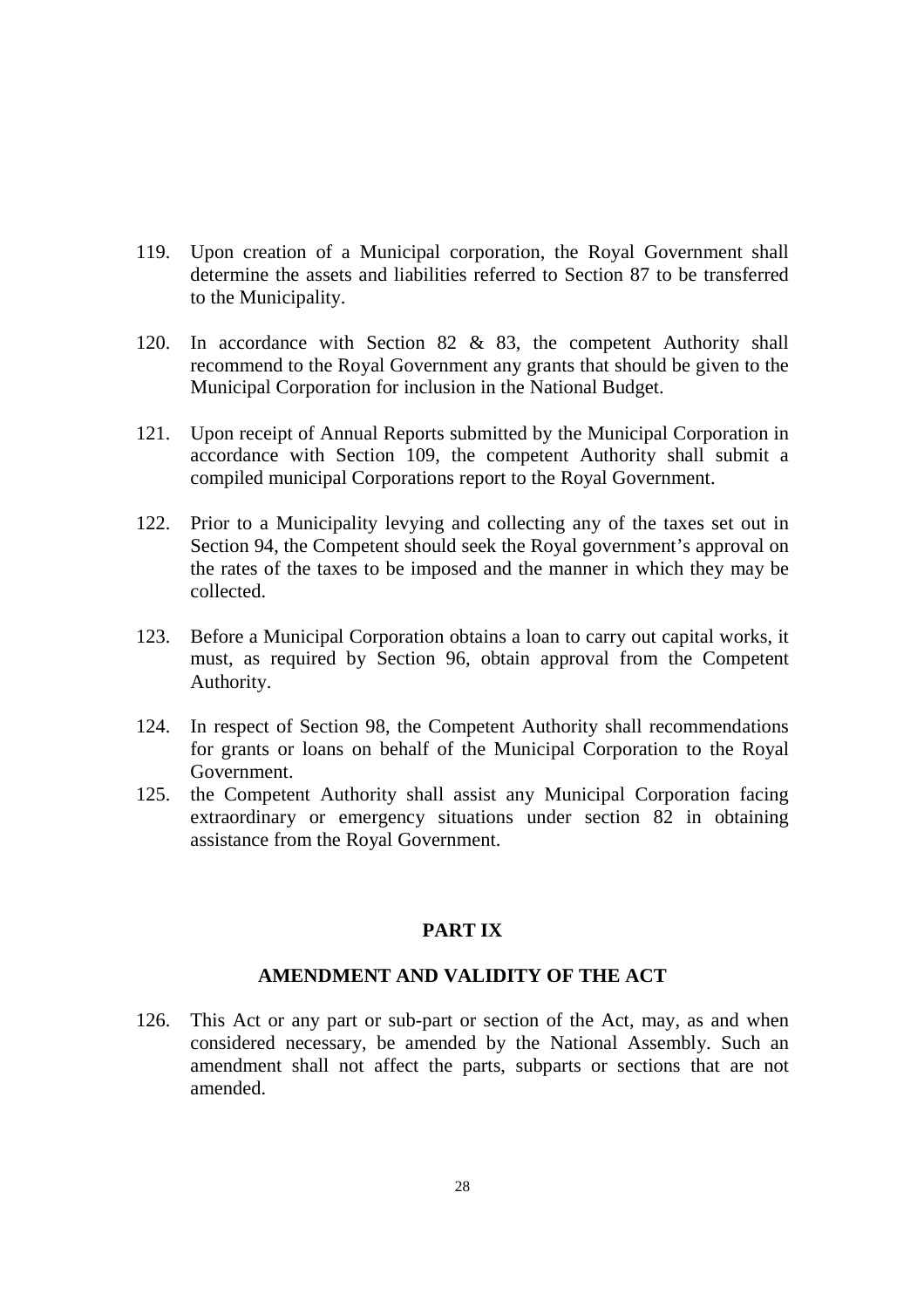- 127. In the event of any part, sub-part or section being rendered invalid, the reminder of Act and its application shall remain unaffected.
- **N.B. If under any provision of this Act, there arises any differences in the interpretation of different terminology, the interpretation as expressed and understood in the Dzongkha text shall prevail.**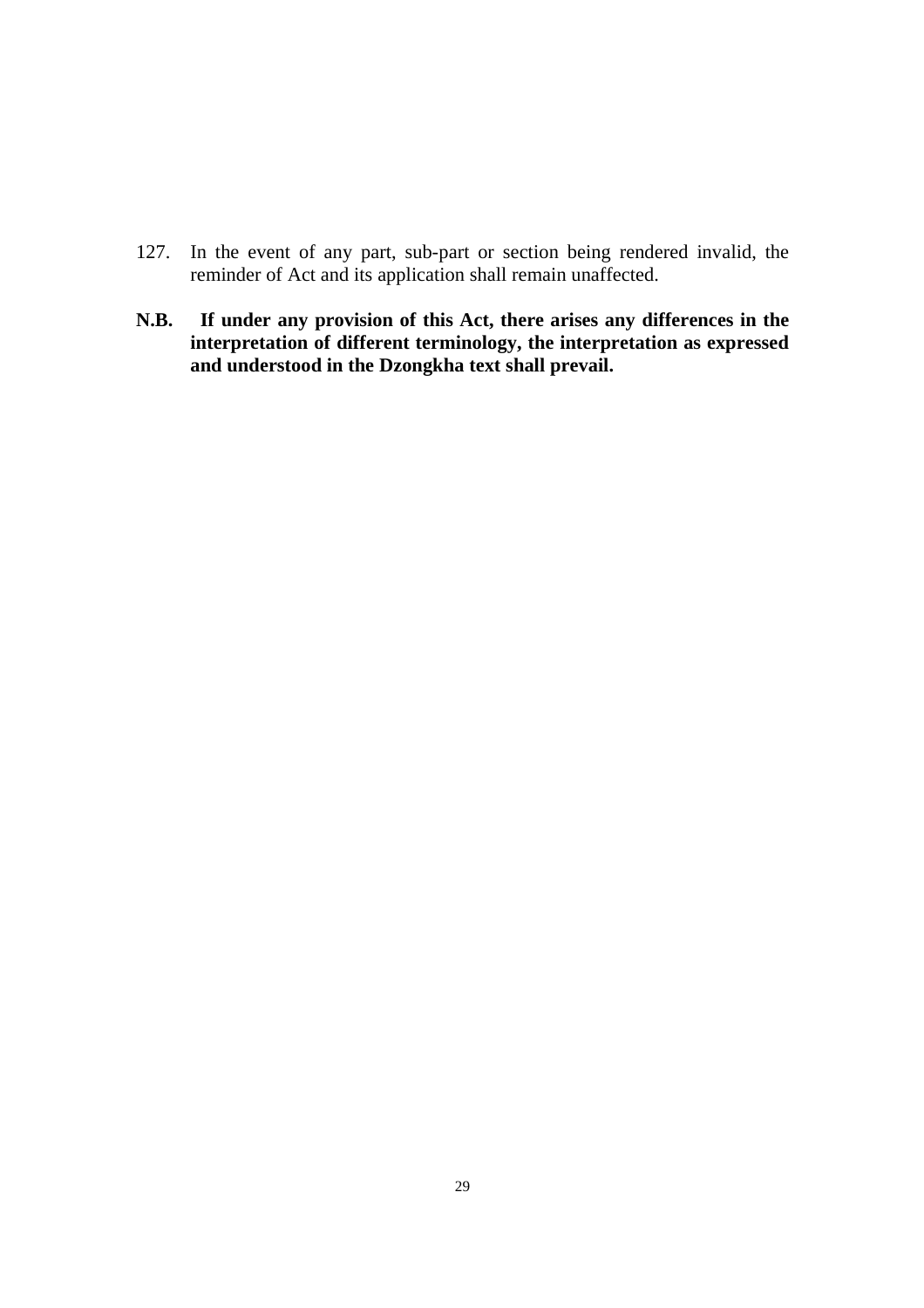#### **Schedule 1.**

# **ARTICLES OF INCORPORATIN (CHARTER) OF THE THIMPHU MUNICIPAL CORPORATION.**

#### **I. NAME**

The name of the Corporation is the Thimphu Municipal Corporation.

# **II. REGISTERED OFFICE AND AGENT**

The registered agent and the office of the Corporation is:

**Thrompen Thimphu Municipal Corporation PO Box 215 Thimphu.** 

#### **III. CONSTITUTION**

The Committee is responsible for representing the Municipal residents and the Royal Government in the governance and development of the municipality and for enforcing regulations, resolutions and decisions. The regulations shall be consistent with the Bhutan Municipal Act, 1999 and with all other laws and policies of the Royal Government.

#### **VI. FUNCTIONS AND RESPONSIBILITIES OF THE CORPORATION**

Thimphu Municipal Corporation is organized as a non-profit, municipal governance Corporation. The principal functions and responsibilities of the Corporation are to:

- i. provide such civic services as are essential for the general well-being of the residents of Thimphu Municipality;
- ii. ensure that development and other activities within the boundaries of Thimphu Municipal Corporation occur in a planned and harmonious manner;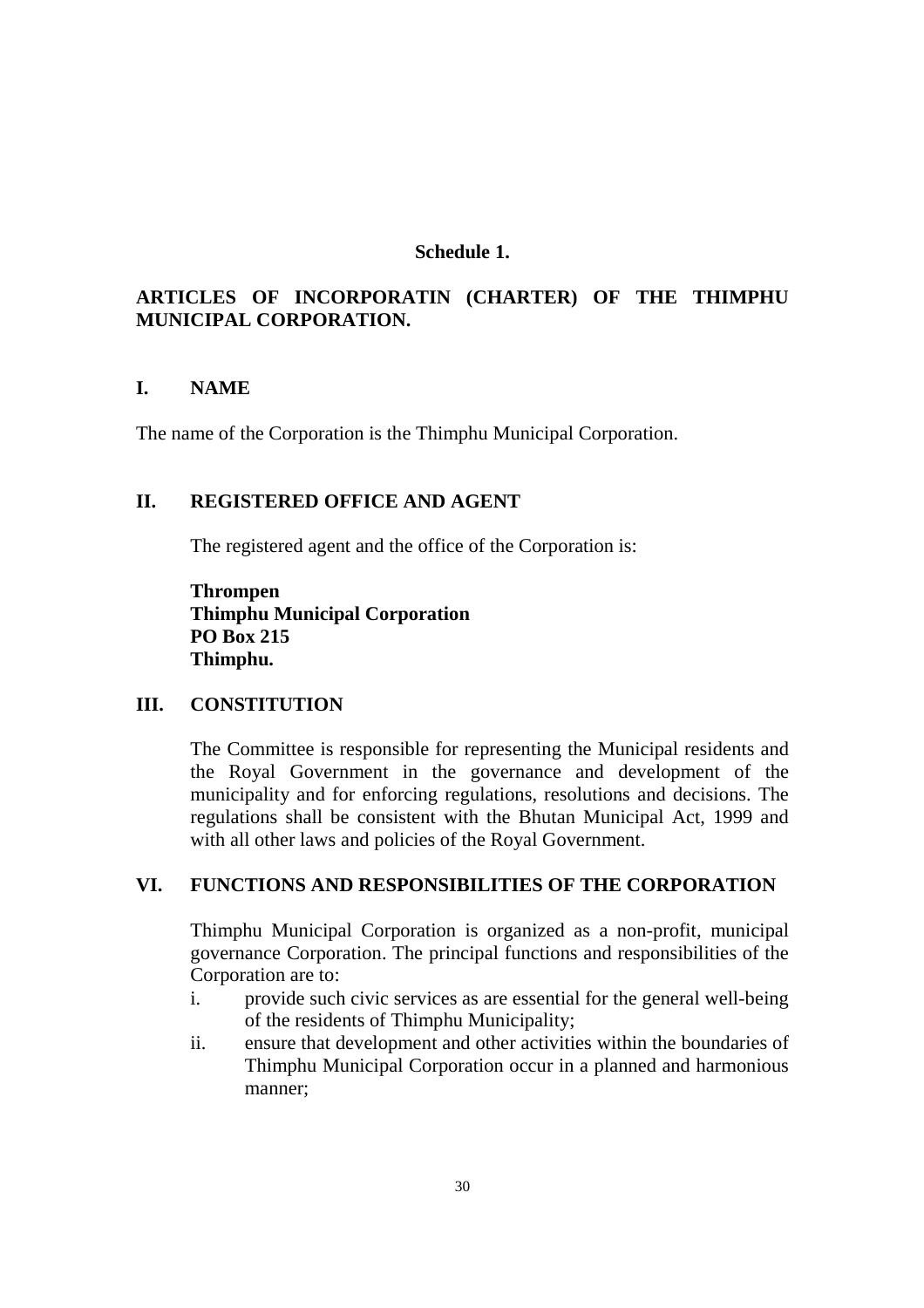- iii. support the Royal Government in the general maintenance of the municipality;
- iv. carry on any activity consistent with the laws and policies of the Kingdom which may preserve and promote the environment within the limits of the Municipal corporation; and
- v. perform any other functions that the Royal government may assign from time to time.

# **V ASSETS AND LIABILITIES**

The capital assets of the Thimphu Municipal Corporation consists of:

- i. Immovable: Office buildings, garage, water treatment and distribution system, landfill sites for solid waste disposal, staff quarters, nurseries, sewerage system, drainage system, parks and play grounds and all other properties and municipal infrastructure including vacant and unregistered government land attached to or managed by the Corporation;
- ii. Moveable: All vehicles that are attached to the Corporation;
- iii. All equipment, tools, materials, and supplies in the possession of the Corporation; and
- iv. All debts and financial obligations, and financial assets except for debts related to capital works.

The Corporation shall have the authority to raise, spend and invest money and to otherwise manage its financial affairs to the extent stated in the Bhutan Municipal Act, 1999.

The Corporation shall not issue shares, shall not pay dividends, shall be exempted from commercial taxes and shall be exempted from the other corporate commercial requirements stated in the Companies Act of the kingdom of Bhutan, 1989.

Disposal of any properties including land shall be strictly in line with the land and other related policies of the Royal Government.

# **VI. DISSOLUTION**

The Corporation may be dissolved by the Royal Government.